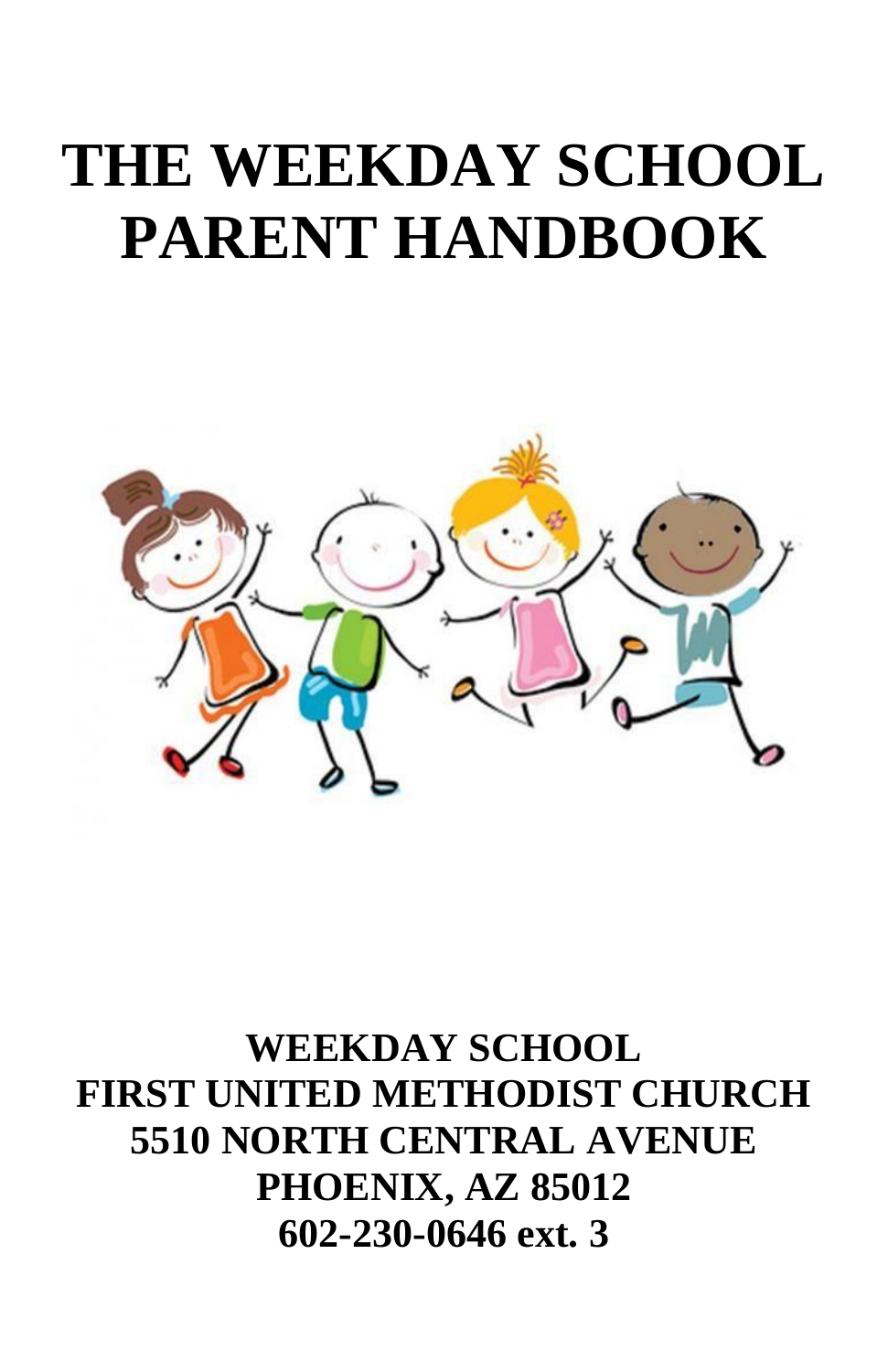# **Welcome!**

Dear Parents,

We welcome you to Weekday School. You and your family are very important to us. We believe that you are your child's first and most important teacher. We would like to join with you in partnership to help your child develop a love for learning and a positive self-esteem. A great deal of formative learning and social development for young children is through playing. Play is the fundamental vehicle through which children learn and construct their own understanding about the world around them. Our program will reflect the philosophy that the preschool years are fun, and that meaningful learning occurs in a safe environment where children are actively engaged. We look forward to working with you and your child on this important journey.

Sincerely,

Beckie Humphrey **Director** 

Natasha Hawkins Assistant Director

Tasha Garrett Administrative Assistant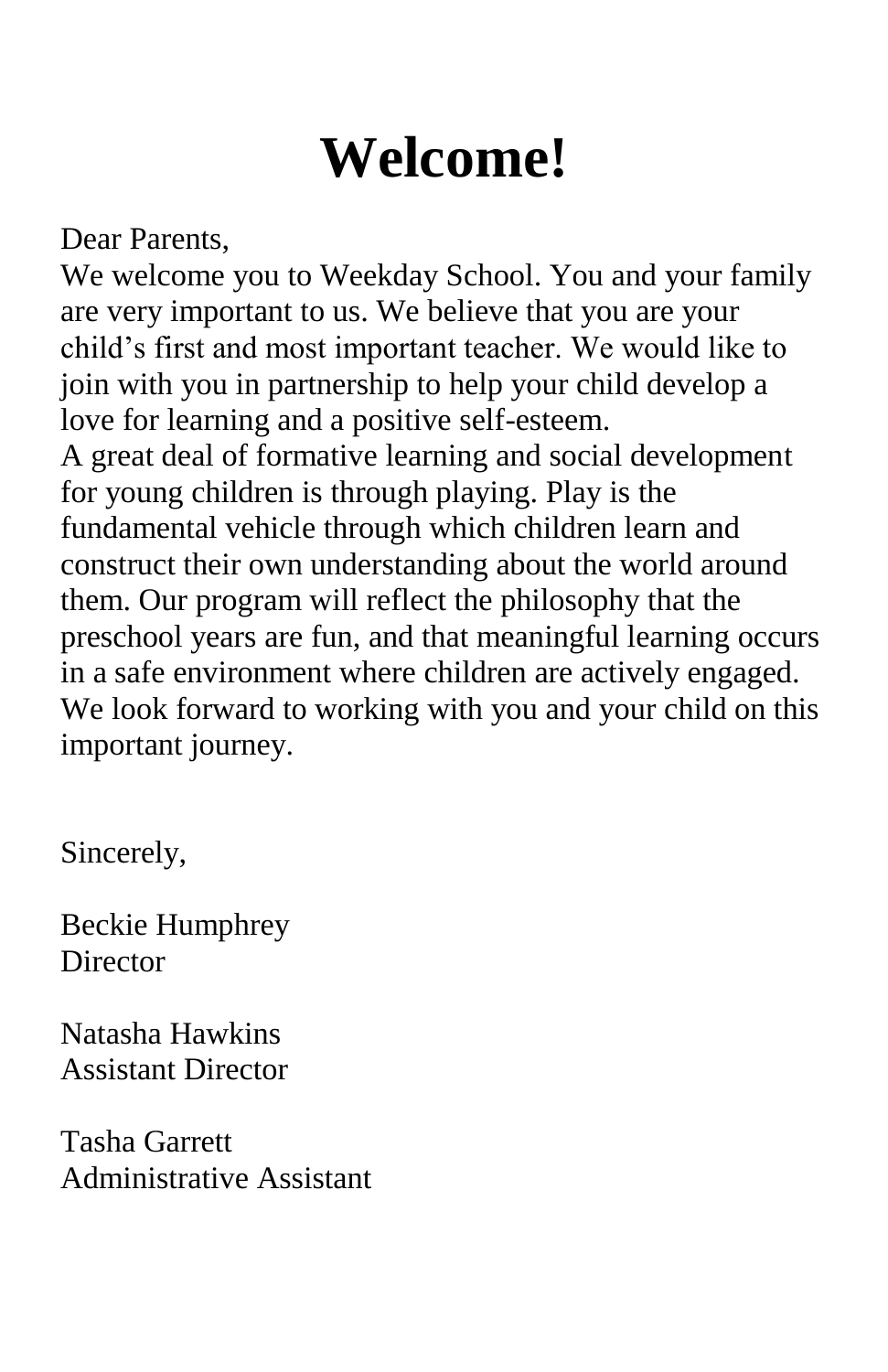#### **LICENSING:**

The Weekday School is licensed by the Arizona Department of Health Services. It is governed by regulations set up by the Department and inspected by child care licensing specialist for the:

 Office of Child Care Licensure 150 N 18th Ave., Suite 400 Phoenix, Az 85007 602-364-2539

Inspection reports are available to parents through this office and copies are kept in the Director's Office of the school. Parents have access to all areas of the facility during hours of 7:30 am to 6:00 pm they are permitted to join in any child care activity.

Weekday School teachers and classroom aides are dedicated to providing love, care and a high-quality learning environment for your child. All of our teachers and classroom aides meet requirements for preschool as mandated by the Arizona Department of Health Services and Childcare Licensure.

All of our staff who works directly with your children is required to attend 18 hours of professional training each year. They are C.P.R and First Aid certified and have a fingerprint Clearance card.

RATIOS:

| Age of Child   | AZ Department of Health |
|----------------|-------------------------|
| Infant         | 1:5                     |
| One yr. Old    | 1:6                     |
| Two yrs. Old   | 1:8                     |
| Three yrs. Old | 1:13                    |
| Four yrs. Old  | 1:15                    |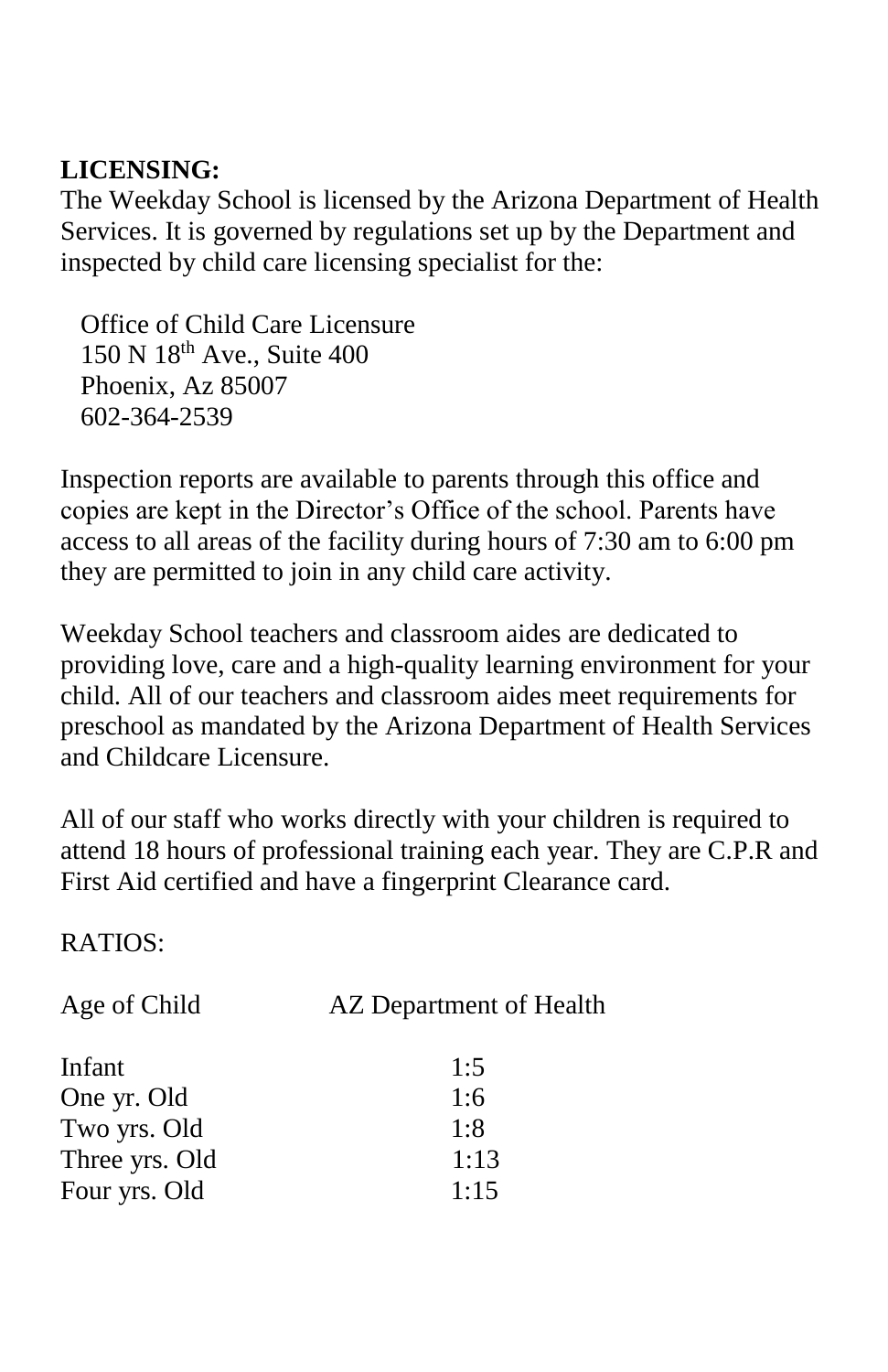# **First Church Chapel**

Return to chapel at a later time

Children ages 3 and up will participate in weekly chapel lessons in the First Church Sanctuary. The Children's Ministry Coordinator, provides developmentally appropriate lessons for children based on real world issues they may be experiencing such as making new friends, sharing, fear of the dark, the loss of a pet, etc. We discuss God's love and how we can who love, kindness and caring to ourselves and others. But most of all, we have fun!

# **Cherubs**

Cherubs sing once a week with the music instructor. Children will perform at church 4-6 times per year. This is a program for 3-5-year old and you must sign up to join choir.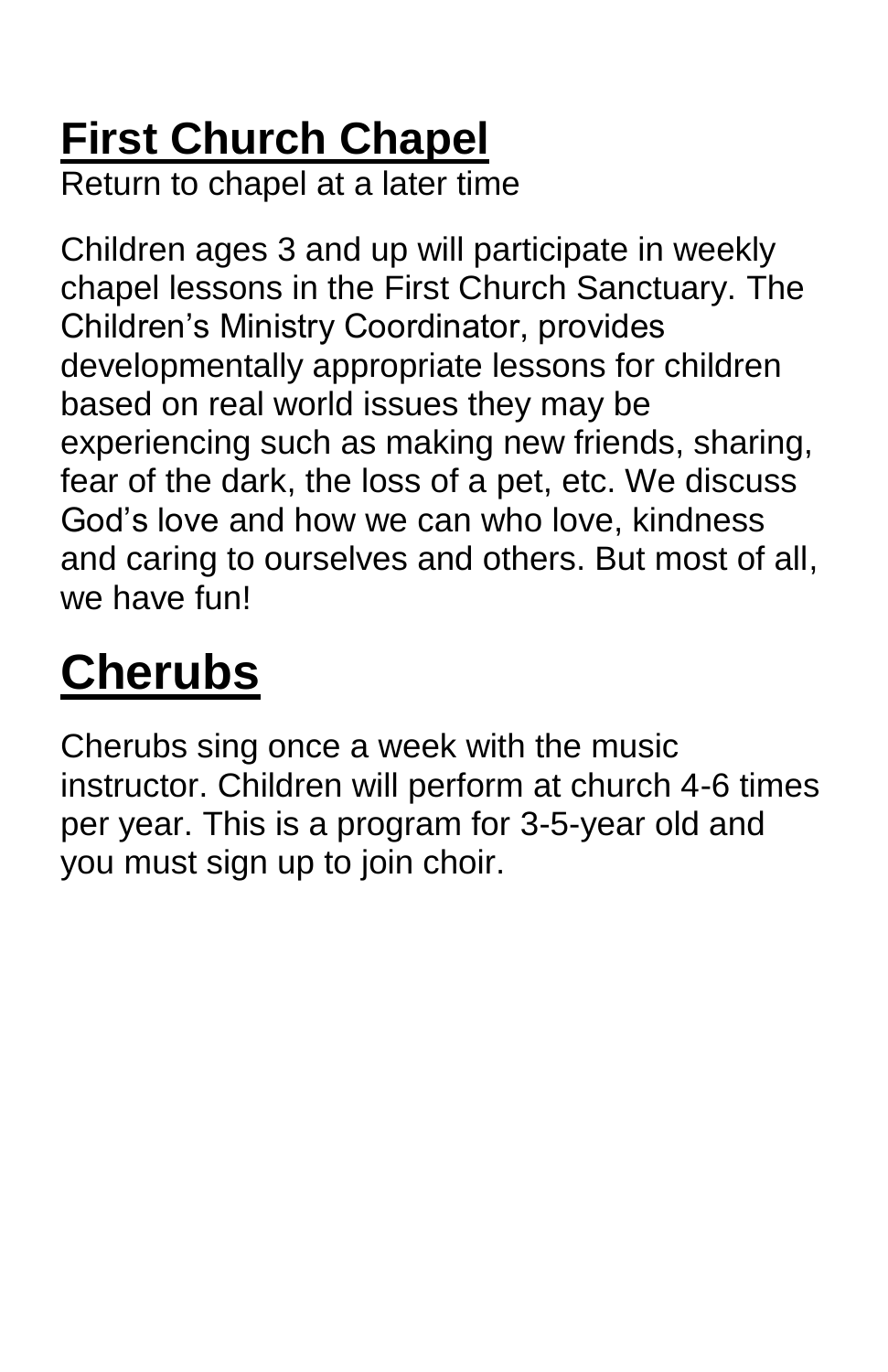# **WHAT TO EXPECT IN THE BEGINNING**

The first weeks in any new environment can cause anxiety for a child. Our staff is trained to be alert and aware of your child's reaction to their new environment and will be sensitive to their feelings.

Separation anxiety is common, and your child may resist being left at Weekday School. After several weeks, departures become easier. We suggest that after you do the necessary signing in and walking your child to class, you give your child a hug and assure them that you will return for them that afternoon to pick them up. Prolonging your departure could cause more anxiety for your child.

# **THE WEEKDAY PRESCHOOL CURRICULUM**

We believe that through a wide variety of experience, all of which are geared to the child's ability and understanding, the child can be helped to become friendly, kind, considerate, thoughtful and loving. We are aware that our curriculum is an integrated, interdependent, interrelated process and each teacher has a system and procedure for teaching specific skills in each area according to her assessment of each child in her own style. The following are the materials and activities we use to help achieve our goals for each child.

LANGUAGE ARTS- is achieved by daily story time, finger plays, nursery rhymes, poetry, role playing, speaking and listening skills, discussions, charts, dictation, puppets, flannel boards, cooking, dramatic play.

MATHEMATICS- Is achieved by sorting and classifying, counting, comparing, matching, grouping and exposure to numbers.

SCIENCE- areas have available materials and equipment that give opportunities to explore and experience, experiment and observe pet care, plant and planting, magnets, water play, scales, measuring devices, and nature walks.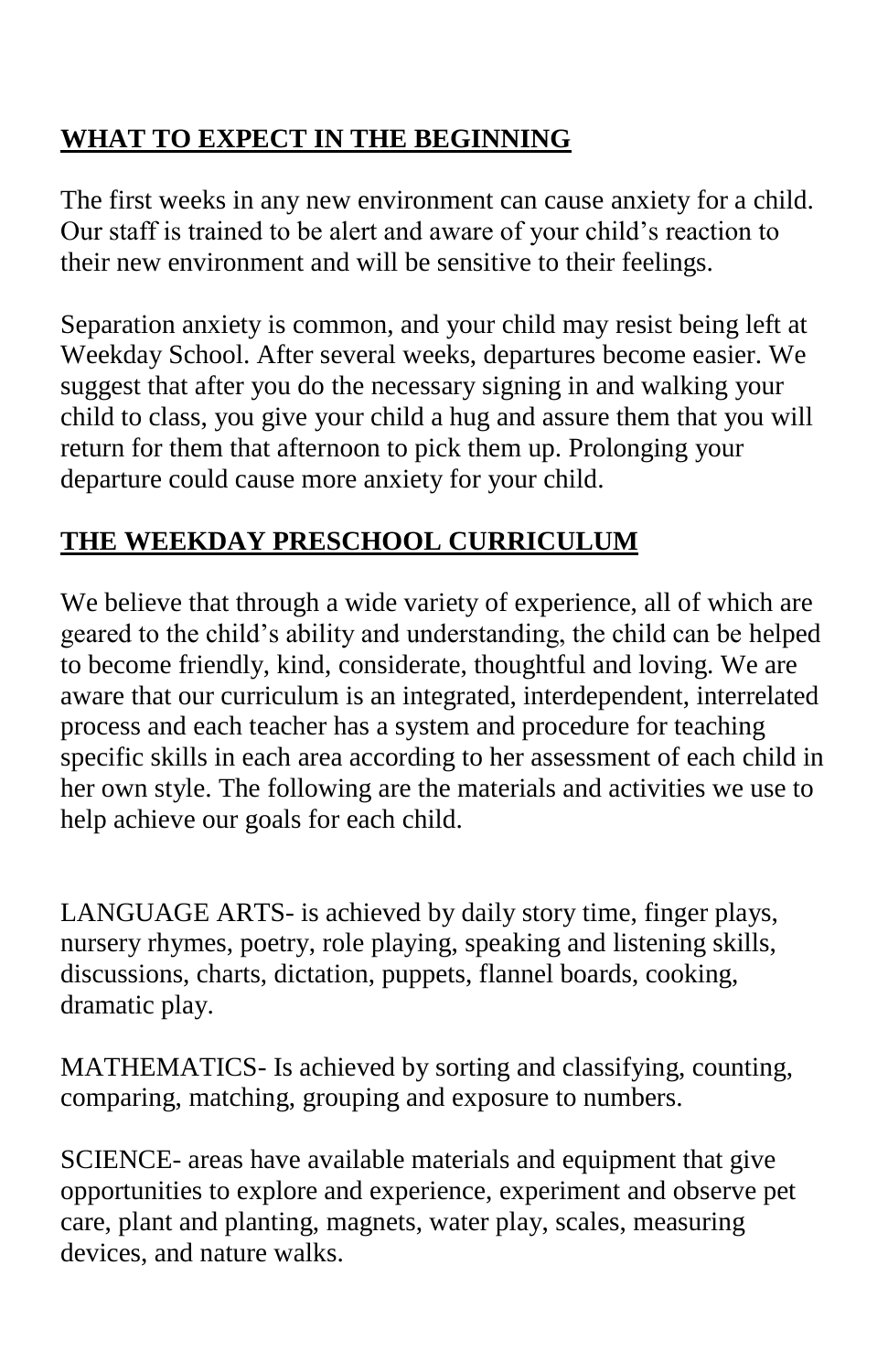ART- is approached as a creative process giving children a chance to use many mediums; glue, finger brush painting, play dough, scissors, chalk, woodworking, block constructing and various writing instruments.

MUSIC- program goals, along with Mr. John, are to develop appreciation, enjoyment, participation, good listening skills, auditory discrimination rhythmic coordination, and creative movement. Our resources are rhythmic instrument, CDs, guitar and piano.

FINE AND GROSS MOTOR SKILLS- are developed by our children having access daily to equipment and materials that develop and challenge gross and fine muscle growth coordination with:

- A variety of climbing equipment (steps, ladders, climbing structure.)
- A variety of wheel toys (wheel bikes, some two passengers, and scooters.)
- A variety of texture (sand box, water tables, woodworking).
- Access to movement (large area for running, soccer play, Football play, swings, swinging bridge, tunnel, yoga and music movement.

INDOOR- blocks (large, medium and small) peg boards, Legos, scissors, woodworking, table toys, stuffed animals, playing cards, dress-up clothes, toy furniture, puzzles and games, magnetic letters and board, trucks, trains, toy telephones, books, stringing beads, house keeping, with dress-up clothes, dolls and play kitchen food, and games of all kinds.

COGNITIVE DEVELOPMENT- is achieved through a wide variety of table tasks, small and large group games, and a variety of resource people. We also focus on small and large group discussions and problem-solving experiences.

SOCIAL, EMOTIONAL, AND SPIRITUAL GROWTH- Is promoted by positive reinforcement by adults. Adults model verbal for conflicts, interaction, and discussion. Children are allowed the time needed to develop interpersonal relationships and interaction with peers and adults. Children are given, at proper age, the opportunity to learn and practice proper behavior for group work (listening skills, to be non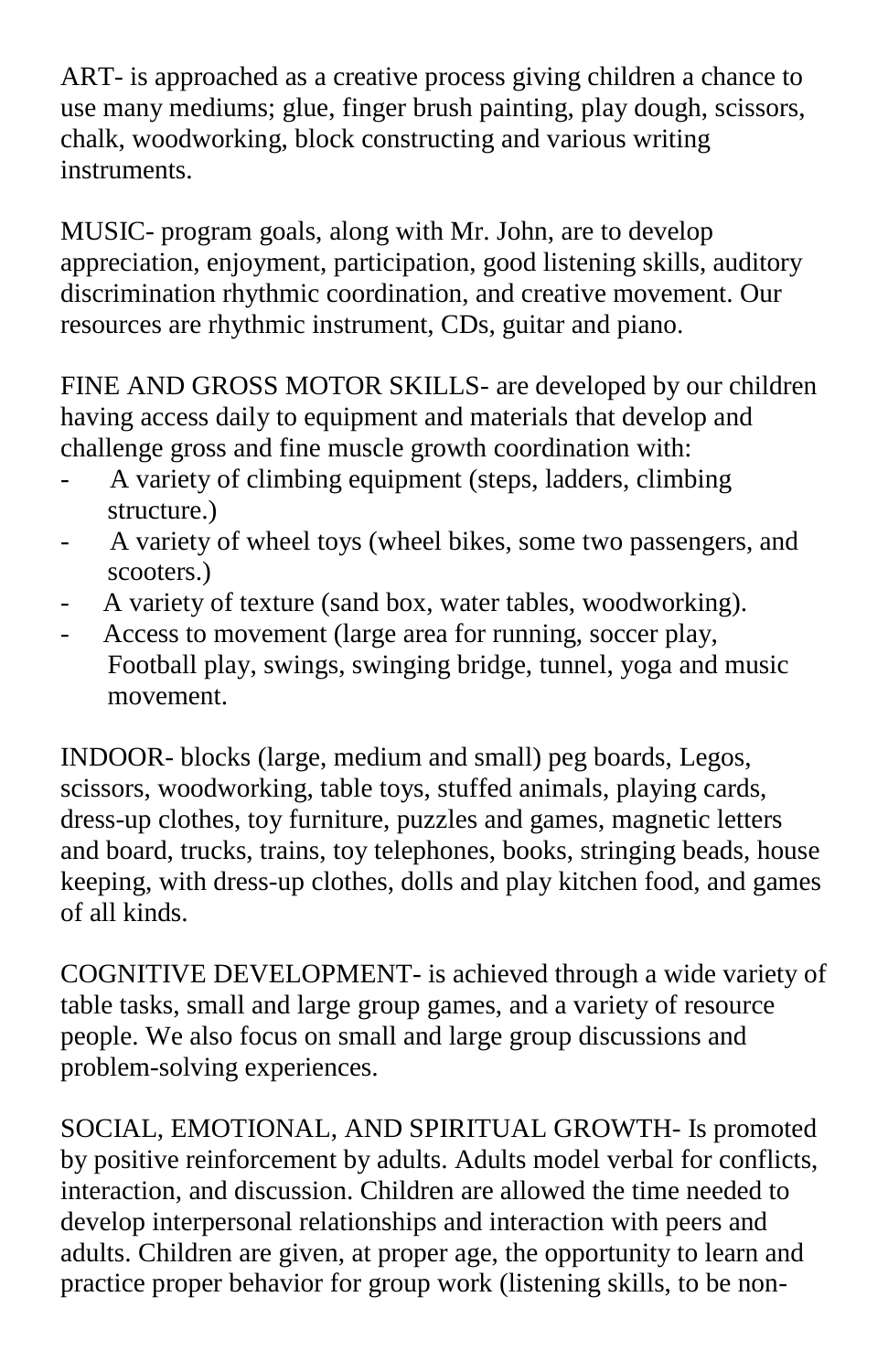disruptive, to take turns, to cooperate, etc). The adult is responsible for presenting positive means of problem solving. Families of various religious beliefs are respected and are supported as much as possible by programs in the school. Activities may include a grace before snacks, visits to the church sanctuary, chapel experience starting at age 3, songs 10 minutes long acknowledgement of holidays, and by example adults demonstrate a belief in god as a source of love and support.

### **INFANT/TODDLERS/AND TWO'S**

The Weekday School curriculum for Infant/Toddler and Two's is based on a rich tradition of early education theories and the latest brain research, which underscores the importance of early years. Ninety percent of the brain growth occurs from zero to five years old, from birth, babies are marvelous learners by experiencing sounds, sights, and the feel for the world. Weekday School is committed to providing a developmentally appropriate environment that is compatible with the brain's biochemistry. The loving and nurturing staff is committed to the responsive care of young infants.

Daily Routines include: Hellos and Goodbyes, diapering and toileting, eating and mealtimes, sleeping and naptime and getting dressed, inside and outside activities.

Daily Activities include: Playing with toys, dabbling in art, imitating and pretending, enjoying stories and books, exploring sand and water, having fun with music activities include swings, bikes, cars and climbing structures.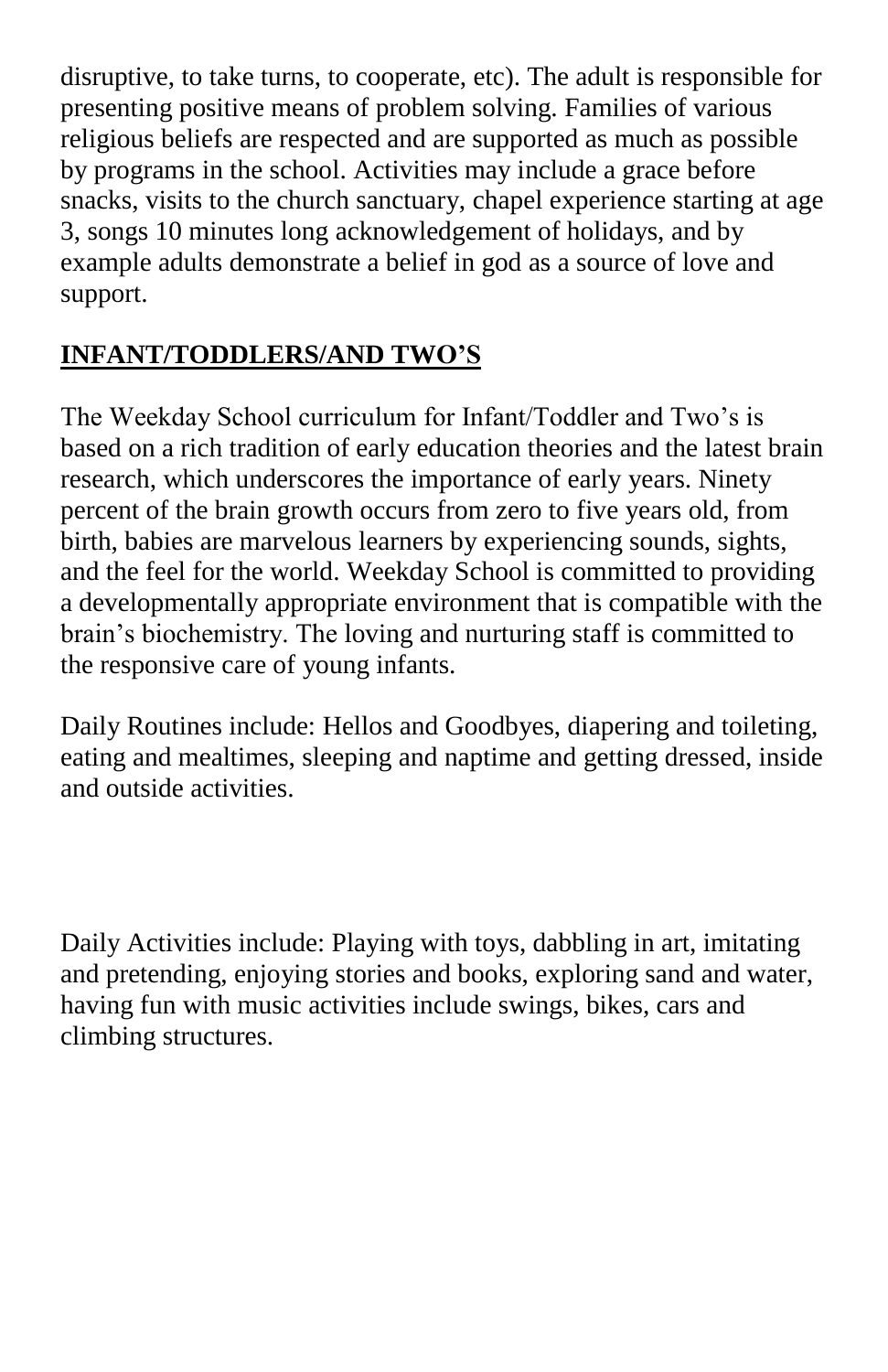# **ADMISSION REQUIREMENT AND POLICIES**

- Weekday School admits children of any race, religion, color, national, or ethnic origin.
- Children are accepted on a trial basis. If the child has excessive difficulty adjusting to the classroom the staff will request a conference with the parents. We have a six-week limit for trial acceptance.
- The School reserves the right to withdraw any family for unresolved conflicts.
- Special needs children are accepted on an individual basis on consultation with teachers and directors.
- Infants must be 6 weeks old. Must provide formula-made bottles, or canned formula, food, changes of clothing, and disposable diapers.
- Toddlers and Two's must provide disposable diapers, a change of clothing, and lunch.
- Preschoolers must be potty-trained before entering the three to five-year program.
- Registration fees must be paid in advance of attendance.
- Immunizations must be current. Bring a copy of original immunization records.
- Must have completed enrollment forms, completed confidential forms, and a completed immunization card. The State Department of Health Services requires that you provide the center with TWO emergency contacts (not residing in the same household) in addition to the enrolling parent/guardian contact information.
- Change of clothing (including underwear and socks) must be kept at the center in a Ziploc bag. Please permanently mark your child's first and last name on the clothing and their coats.
- Forms that need to be returned to the office:
	- 1. Blue- Immunization form
	- 2. Pink- School Policy
	- 3. White- Release form, Sunscreen & Diaper Wipes
	- 4. Green-Confidential form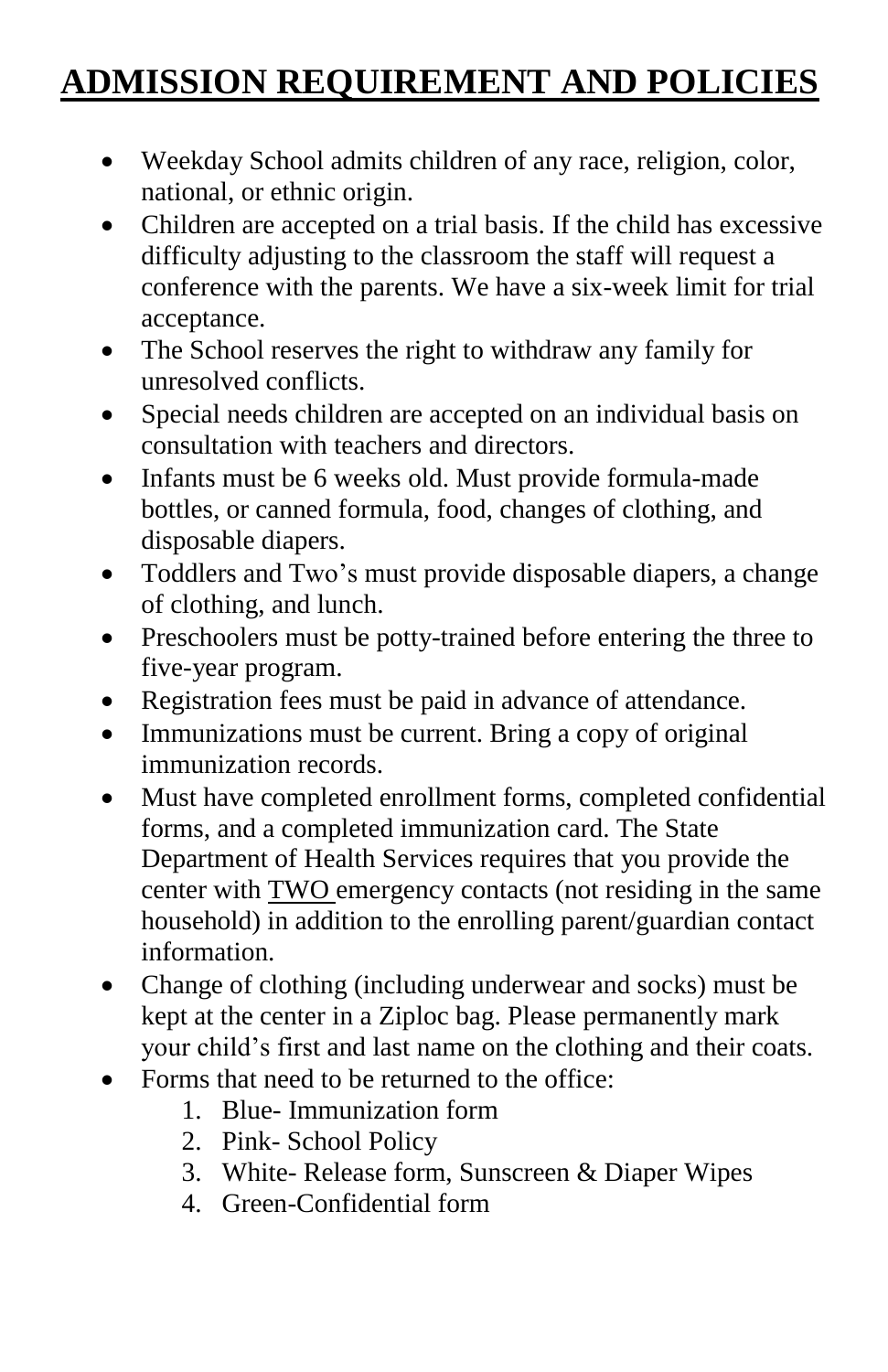### **REQUIRED LIST FOR INFANTS, TODDLER, TWOS AND PRESCHOOL**

Your classroom teacher will give you a list of required supplies at your home visit/open house or the first day of school. These supplies should be given to the teacher by the end of August.

\*All children are required to bring a bag/backpack to and from school each day.

## **ARRIVAL AND DISMISSAL PROCEDURES**

For the welfare of your child, you must accompany him/her to their classroom. Your child must be signed in and out by the parent/guardian or authorized person. Secondly, the child must be clocked in and out on the computer. You will be required to sign in and out of the classroom as well. Always let the front office and teacher know in writing on the WDS form if someone other than the regular adult is picking up the child. The person picking up must be listed on the blue information card. Photo identification will be requested from anyone unknown to the office and classroom staff. Please explain this to your family and friends.

Weekday School is open at 7:30am and closes at 6:00pm. If you need to occasionally drop off prior to 7:30 please ask the office. There will be a charge of *\$1 per minute.* If you pick up after 6pm you will need to pay the staff person closing the school *\$1 a minute per child*. As a courtesy to the Weekday staff, please call to inform us that you will be late. Late fees are paid directly to the person closing when you pick up.

## **BIRTHDAYS**

Birthdays are special days. Please notify the classroom teacher if you wish to bring cupcakes or cake on your child's birthday. The cupcakes and cakes cannot be homemade but must be purchased from a grocery store or bakery. Birthdays are celebrated on the school day closest to your child's special day. If you would like, you may select a book that will be added to the classroom library. Your child will unwrap the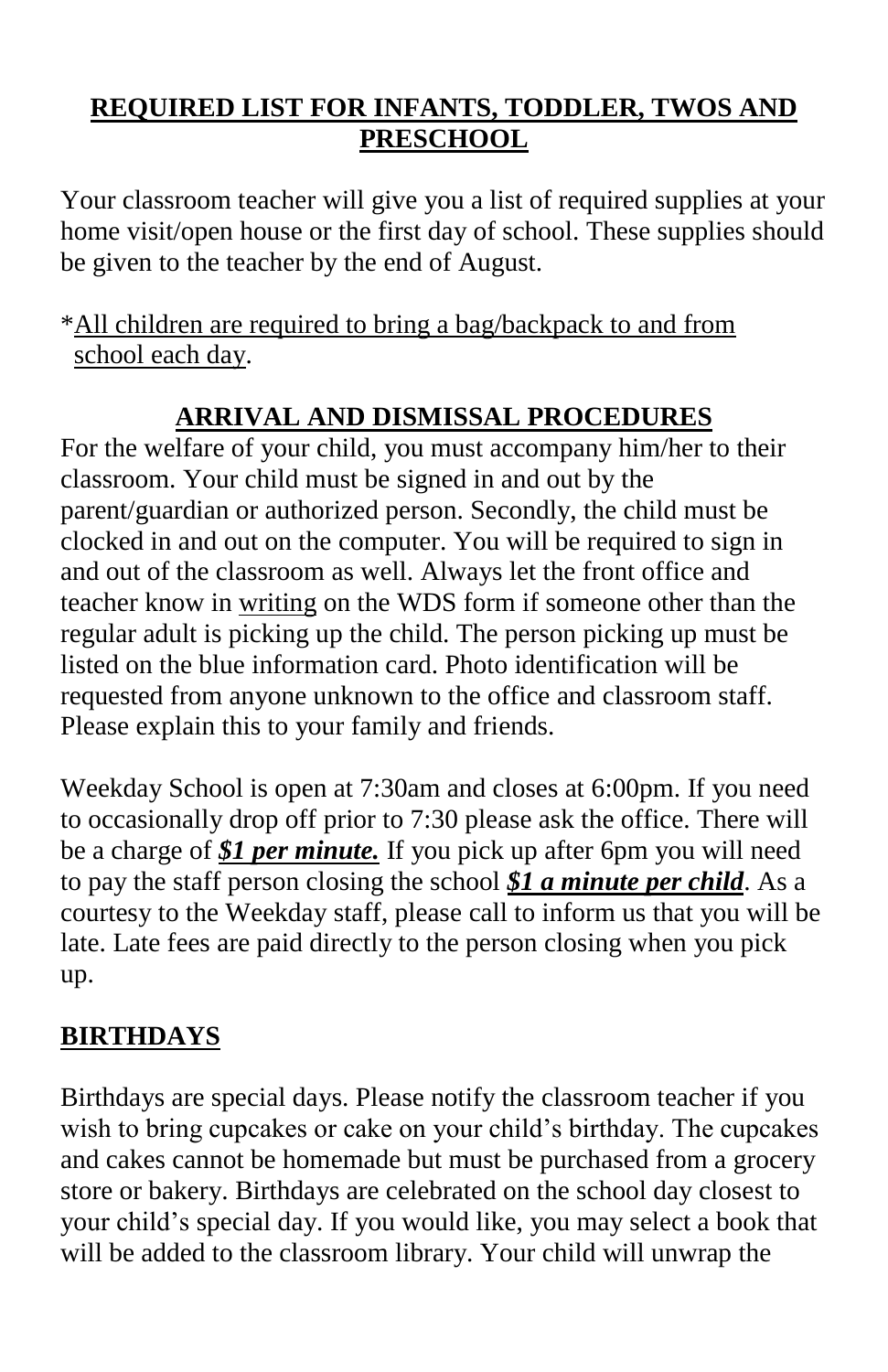book and present it to the classroom as his/her gift to the class in honor of their special day.

# **BITING POLICY**

Biting is a developmentally appropriate behavior observed in young children as they learn to cope with their feelings and environment. Biting occurs for a variety of reasons and is most common in children 9 months to 30 months. Generally, children over the age of three have developed more appropriate ways to communicate.

Experts in the field of child development tell us that biting occurs primarily because of a child's inability to communicate. Children may become frustrated by a new experience, such as another child taking away their toy, or suddenly being around many other children, and may bite as a response.

## **OUR POLICY:**

As a child care center, the concern is for the safety of the other children and for the development of the biting child. A caregiver will immediately intervene and care for the hurt child, while finding an acceptable activity for the child who bit. Redirection of the child allows the biting to remain a natural issue without giving it undue attention. Parents will be called when there is a visible mark from the bite.

Staff will position themselves among the children to observe any escalation of frustration, to give positive attention to all children, and to intervene in any aggression which could result in injury.

If a child bites, the staff will look the child in the eyes and firmly and sternly say "NO BITING! BITING HURTS!" The staff will separate the biter and stay with him/her to aid in acceptable play and give him/her the opportunity to gain control of their emotions. At the same time, the injured child will be attended to and other observers will learn biting hurts.

Even though biting is a developmentally natural behavior, it is of great concern to staff and parents alike. Weekday School will inform parents when their child has bitten, and if a pattern of the behavior of biting is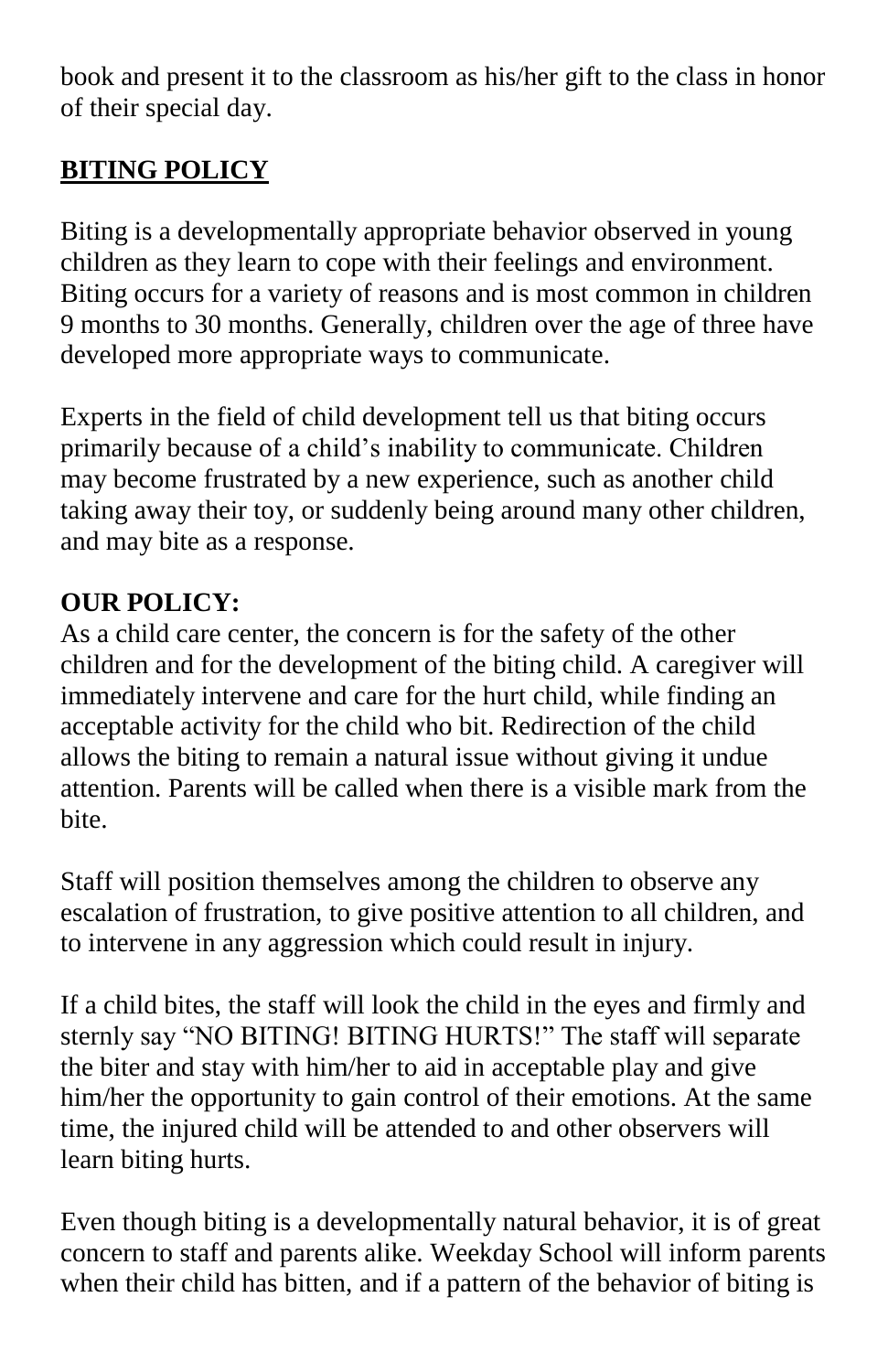observed, a conference will be held with the parents to solve this problem on an individual basis with the best interest of the child, family, and other children and center in mind. With parental cooperation, and improvement, the child will be able to continue at Weekday School. Any recurrence of biting will be treated as a continuation of the problem rather than a new situation.

When biting occurs, Weekday will work to find solutions which help children develop new behaviors. *Weekday School does retain the right to send a child home because of extensive biting or the severity of the bite.* Any child may be suspended for a period of time or disenrolled because of this behavior.

Standard Procedure will include, but are not limited to, the following:

- Any child who bites and breaks the skin will be sent home for the remainder of the day.
- Any child who bites more that 2 times in a given day, regardless of the severity of the bite, will be sent home for the remainder of the day.
- Extensive biting (3 times a week) will require the child to be kept home for a designated period of time.
- Each biting incident will be handled on an individual basis and all information will remain confidential.

## **CHILD ABUSE NEGLECT**

# **REPORTING**

Arizona statutes require that any person having responsibility for the care of children, whose observations or examination of any child discloses reasonable grounds to believe that a child has been a victim of child abuse or neglect must report to the appropriate authorities. Suspected abuse must be reported immediately, and a written report must be filed within 72 hours. Weekday School adheres to the statutory requirement and will promptly report any suspected abuse or neglect to Child Protective Services and/or the appropriate law enforcement.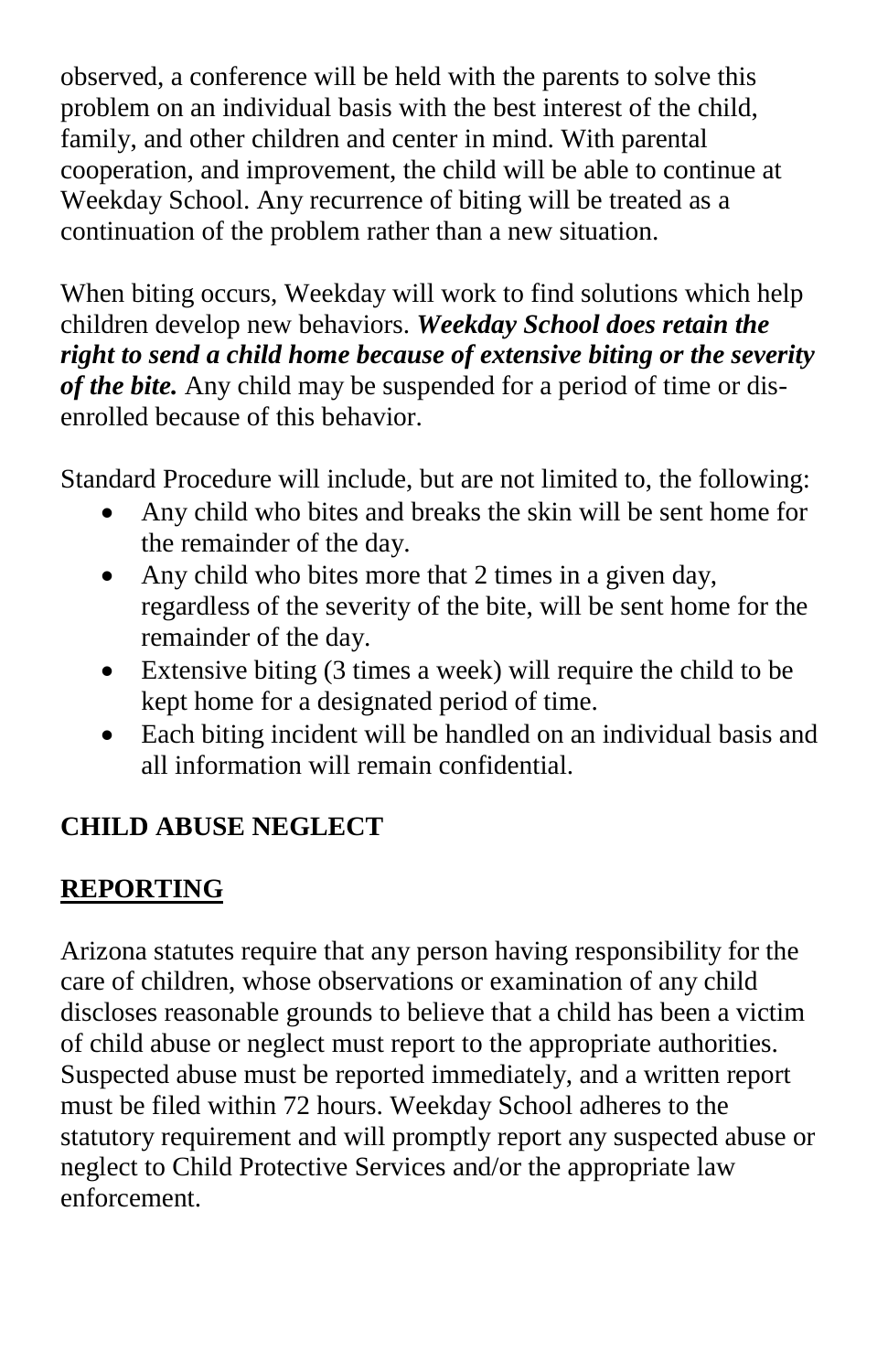## **COMMUNICATING CONCERN**

The Weekday School discipline policy is to try to help the children regain self-control through redirection in a positive manner. We always try to keep the child's self-esteem uppermost in our minds. If a specific classroom concern arises you should discuss the issue with the appropriate teacher. We encourage you to discuss more general concerns with the center management, who will involve faculty members as needed.

### **DISCIPLINE**

Conflict provides a wonderful opportunity to help children develop problem solving skills, such as brainstorming, negotiation, and compromise. Children are encouraged to solve problems that may arise daily. Our teachers are skilled in helping children redirect attention and verbal skills to make appropriate choices. This may involve the direct intervention of an adult. Occasionally, a child may be redirected to another area of the classroom or playground to help him/her make a better choice. Sometimes the removal from the group for a short time (not to exceed one minute per his/her year of age) can bring about a successful outcome. Repeated behavior problems will be reported to parents and may require a conference with the director.

## **DRESS FOR SUCCESS**

Think about your child's comfort and provide simple clothing that is free of complicated fastenings. Provide warmer clothing and jackets when needed. We use smocks and shirts to cover clothing during art projects and we use washable paints, but we cannot guarantee that spills or stains can be avoided. If a child comes home with tempura paint on his/her clothes, it can be removed by applying hand soap directly to the soiled area and rinsing in cold water before it is placed in the wash. Repeat this more than once if the paint is still visible. Tennis shoes are the best footwear for safety. Sandals must have a back strap. *NO FLIP FLOPS PLEASE*.

The Weekday School provides 2 snacks per day, and water is offered 4 times a day. The parents provide a healthy well-balanced lunch for their children. The toddlers & two-year old's have microwaves in each classroom. The preschool, young 3's thru pre-k do not have microwaves in the classrooms.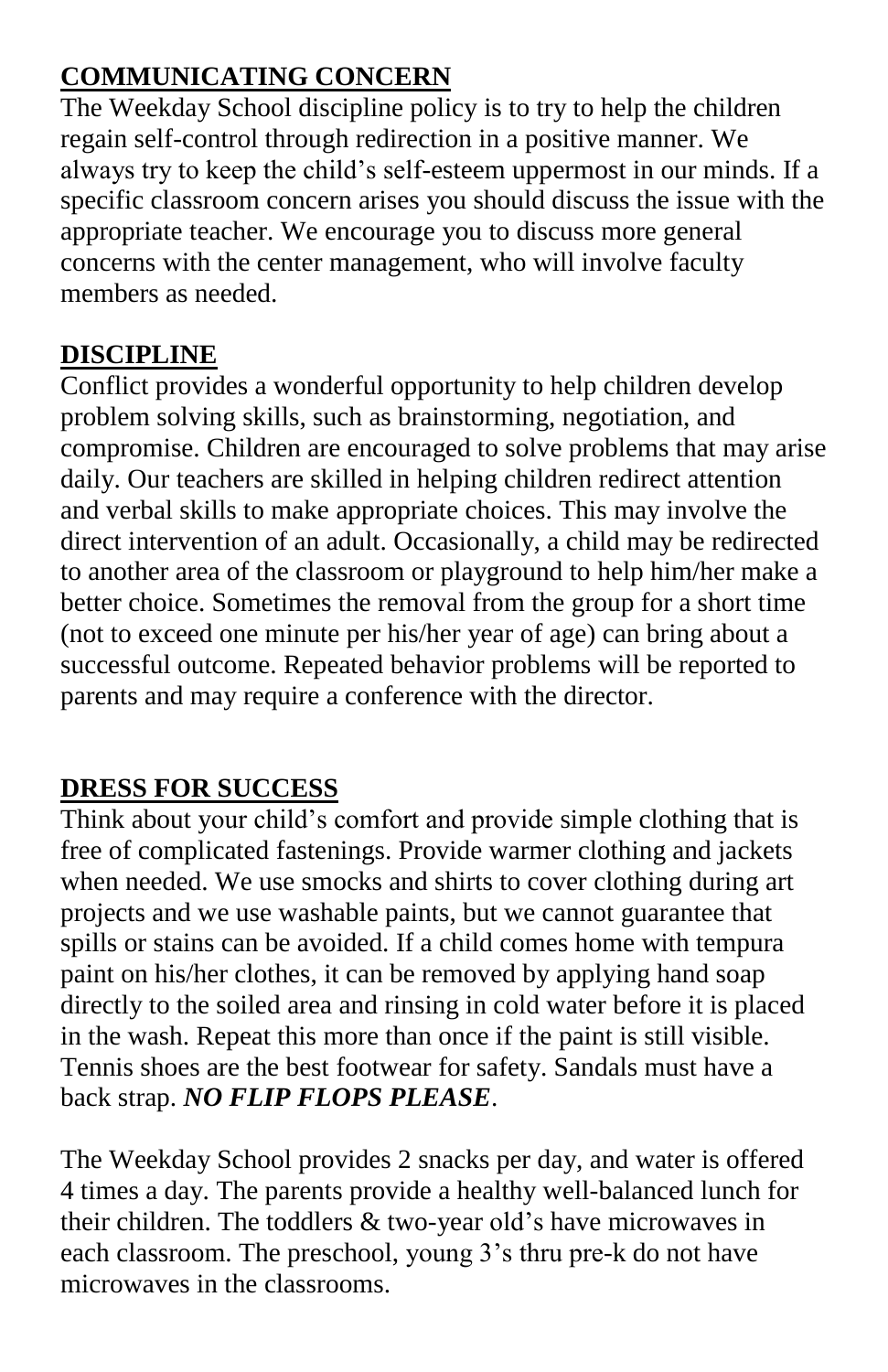# **2019-2020 TUITION FEES TAX ID# 86-0097039**

| <b>PRESHOOL:</b> | <b>REGULAR</b> | <b>CHRUCH MEMBER</b> |
|------------------|----------------|----------------------|
| <b>TWO DAY</b>   | \$192          | \$172                |
| <b>THREE DAY</b> | \$229          | \$207                |
| <b>FOUR DAY</b>  | \$288          | \$253                |
| <b>FIVE DAY</b>  | \$337          | \$303                |

**Tuition is subject to change at the end of a session**

**EXTENDED CARE FEES** \$4.50 an hour. Before 9:00am and after 12:00pm

**ACTIVITY FEE-** \$55 for children 2 and up. Covers the school year from August-end of May.

#### **SUMMER FEES**

Tuition same as fall & Extended Care fees are the same as Fall

Activity Fee \$30 for children 3 and up!

Registration \$25.00

#### **REGISTRATION FEES:**

ONE CHILD \$85 FAMILY \$140

Registration fees non-refundable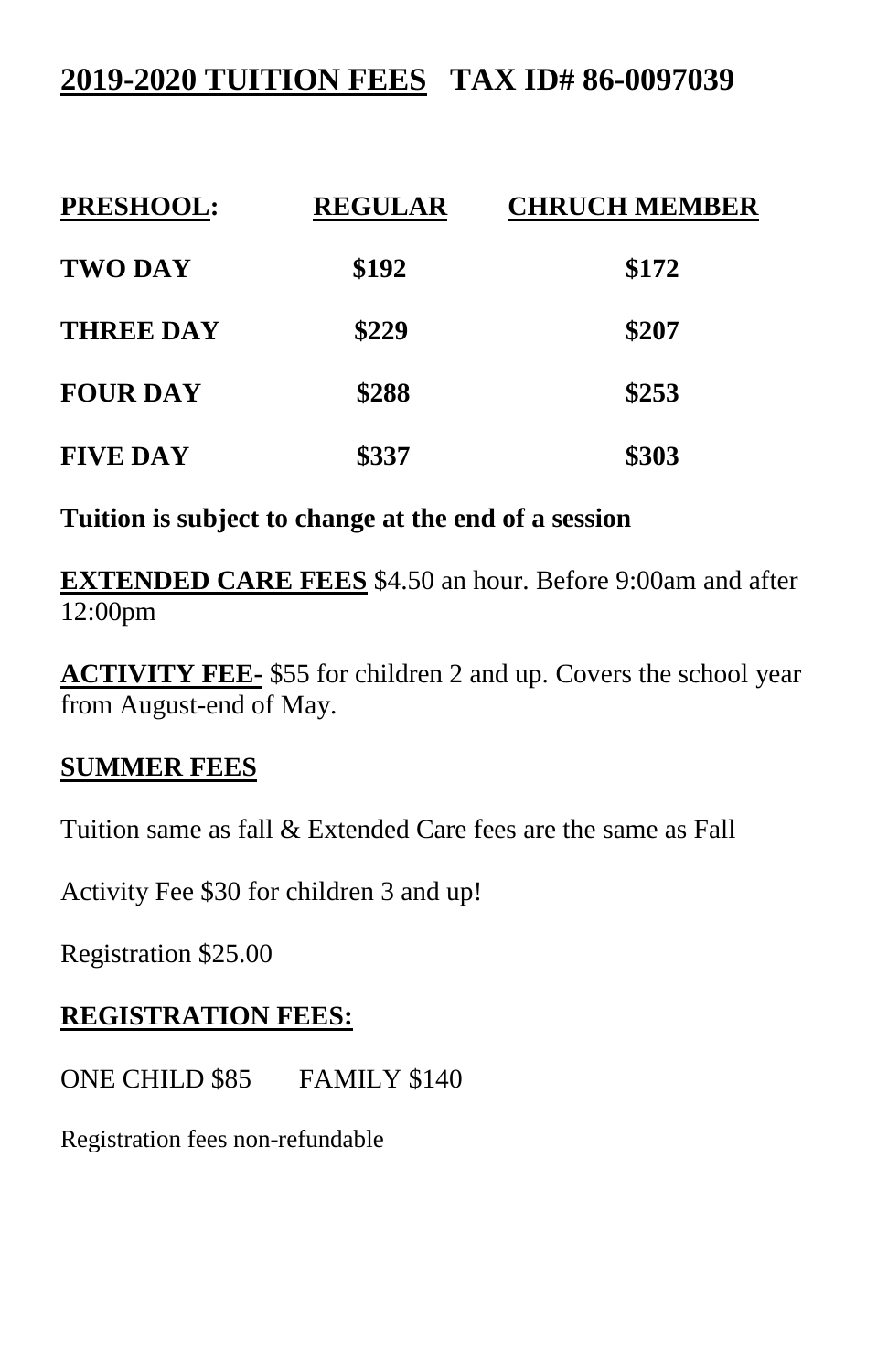# **INFANT, TODDLER, TWO'S TUITION FEES**

| <b>INFANT</b>  | <b>HALF DAYS</b> | <b>FULL DAYS</b> |
|----------------|------------------|------------------|
| 2 DAYS         | \$292            | \$454            |
| 3 DAYS         | \$447            | \$663            |
| 4 DAYS         | \$549            | \$881            |
| 5 DAYS         | \$683            | \$1010           |
| <b>TODDLER</b> | <b>HALF DAYS</b> | <b>FULL DAYS</b> |
| 2 DAYS         | \$280            | \$428            |
| 3 DAYS         | \$401            | \$626            |
| 4 DAYS         | \$530            | \$830            |
| 5 DAYS         | \$644            | \$912            |
| TWO'S          | <b>HALF DAYS</b> | <b>FULL DAYS</b> |
| 2 DAYS         | \$260            | \$397            |
| 3 DAYS         | \$371            | \$572            |
| 4 DAYS         | \$490            | \$765            |
| 5 DAYS         | \$561            | \$881            |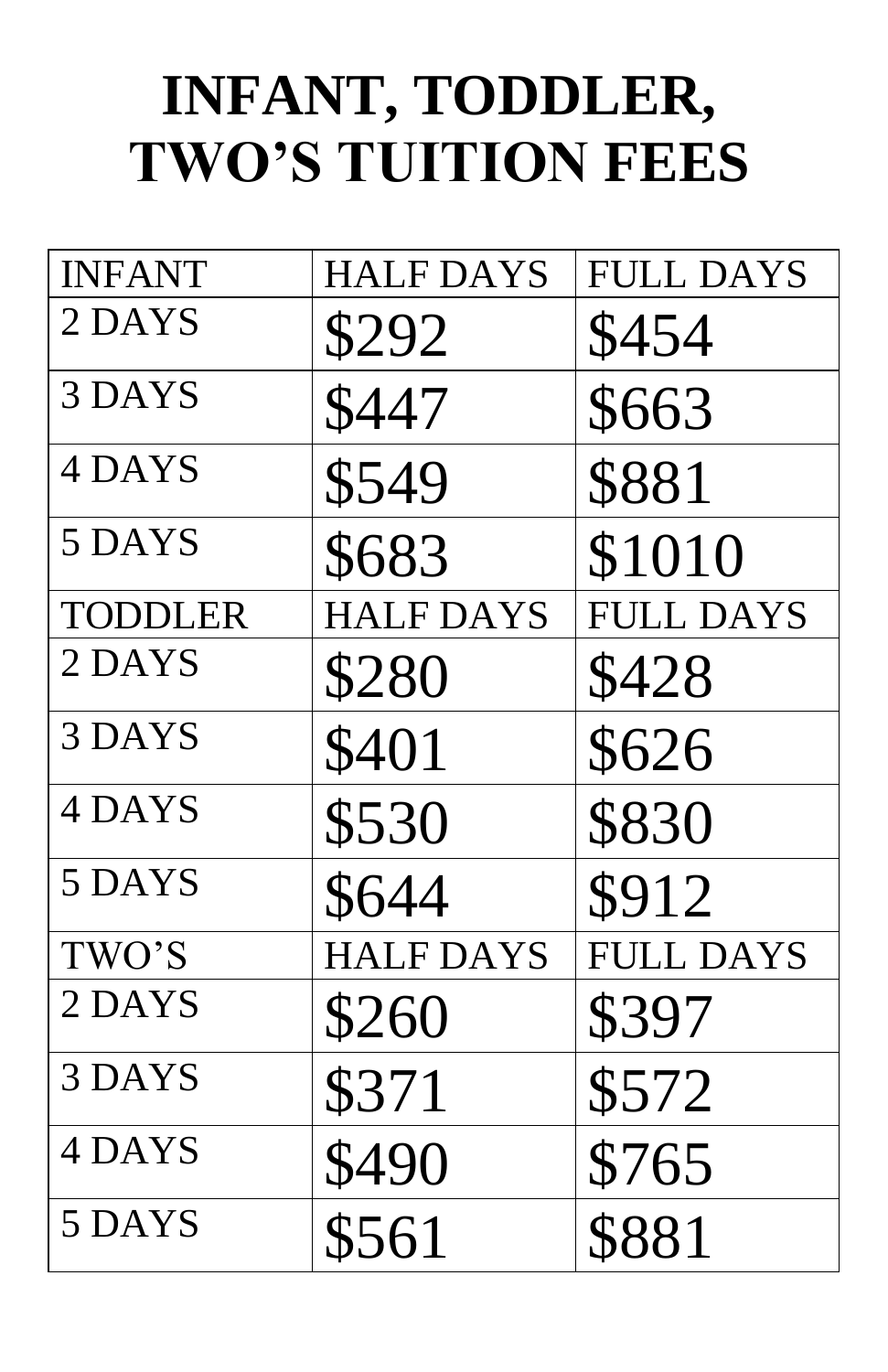# **PAYMENT SCHEDULE**

Tuition is the same regardless of holidays, Teacher developmental days, vacations, and absences of children.

Bill can be viewed on the Time clock computers.

- $\bullet$  Bills are to be paid in full by the 15<sup>th</sup> of the month. If the bill isn't paid on time, there will be a \$25 late fee applied to your account.
- Non-payment over 45 days will automatically withdraw the child unless special arrangements are made with the director. Non-payment after 90 days will be given to collections.
- All accounts must be paid in full before a new session begins. There are 3 sessions

Aug-Dec Jan-May June & July

Weekday School carries liability insurance with the Church Mutual Insurance Co. There is a \$10 insurance fee per year.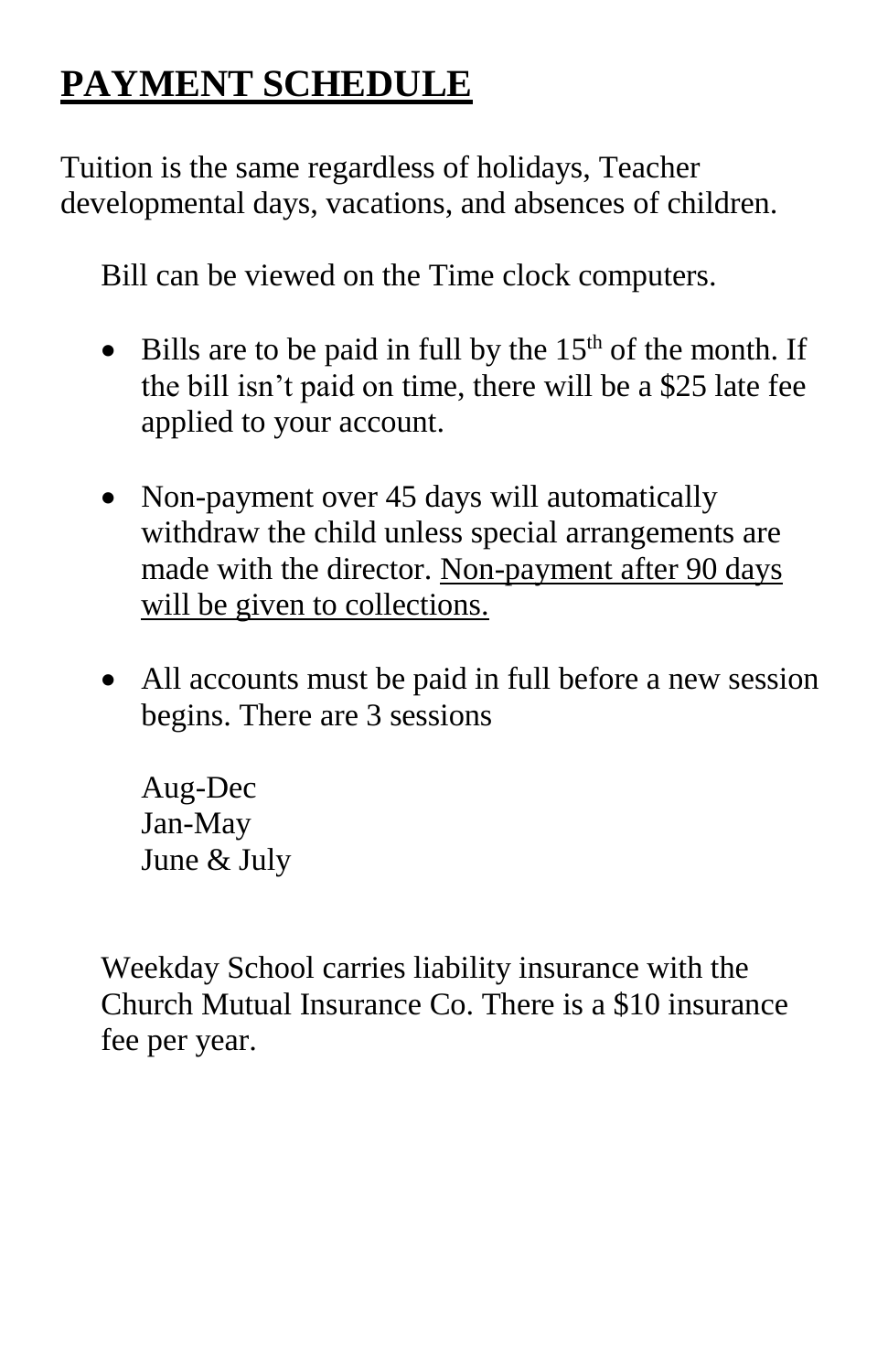# **WELCOME TO THE WEEKDAY SCHOOL TIME CLOCK COMPUTER SYSTEM**

#### THE TIME CLOCK COMPUTER TERMINALS ARE LOCATED IN THE FRONT OFFICE LOCATED IN THE FRONT OF BUILDING #1

### **PRESCHOOL PARENTS**:

The system is a "time-clock." You clock in on the key pad when you arrive at school. Then you clock out when you pick up your child-even if pick-up time is at 11:45 class dismissal time. The computer system will not charge you for the 9 to 11:45 class time. It charges from 7:30-9:00am and 12:00-6:00pm as it is used. It is important to clock in and out to ensure you're not charged for the time you are not using.

You need to physically sign in on the clipboard in the school office and at your child's classroom when dropping off as well picking up.

# *THE HOURLY RATE IS \$4.50 PER HOUR*

## **INFANT/TODDLER/TWO'S PARENTS**

ALL parents with children in the Infant/Toddler/Two's program MUST clock in and out on the time-clock key pad every time their child is in the center, AND physically sign in and out in the classroom.

## **EVERYONE**

To clock in and out, you will use your Child Identification Number. The CIN IS THE LAST FOUR NUMBERS OF YOUR HOME PHONE as shown on your registration form. This may be any four numbers you would like, so if you want something other than your phone number, please advise the office.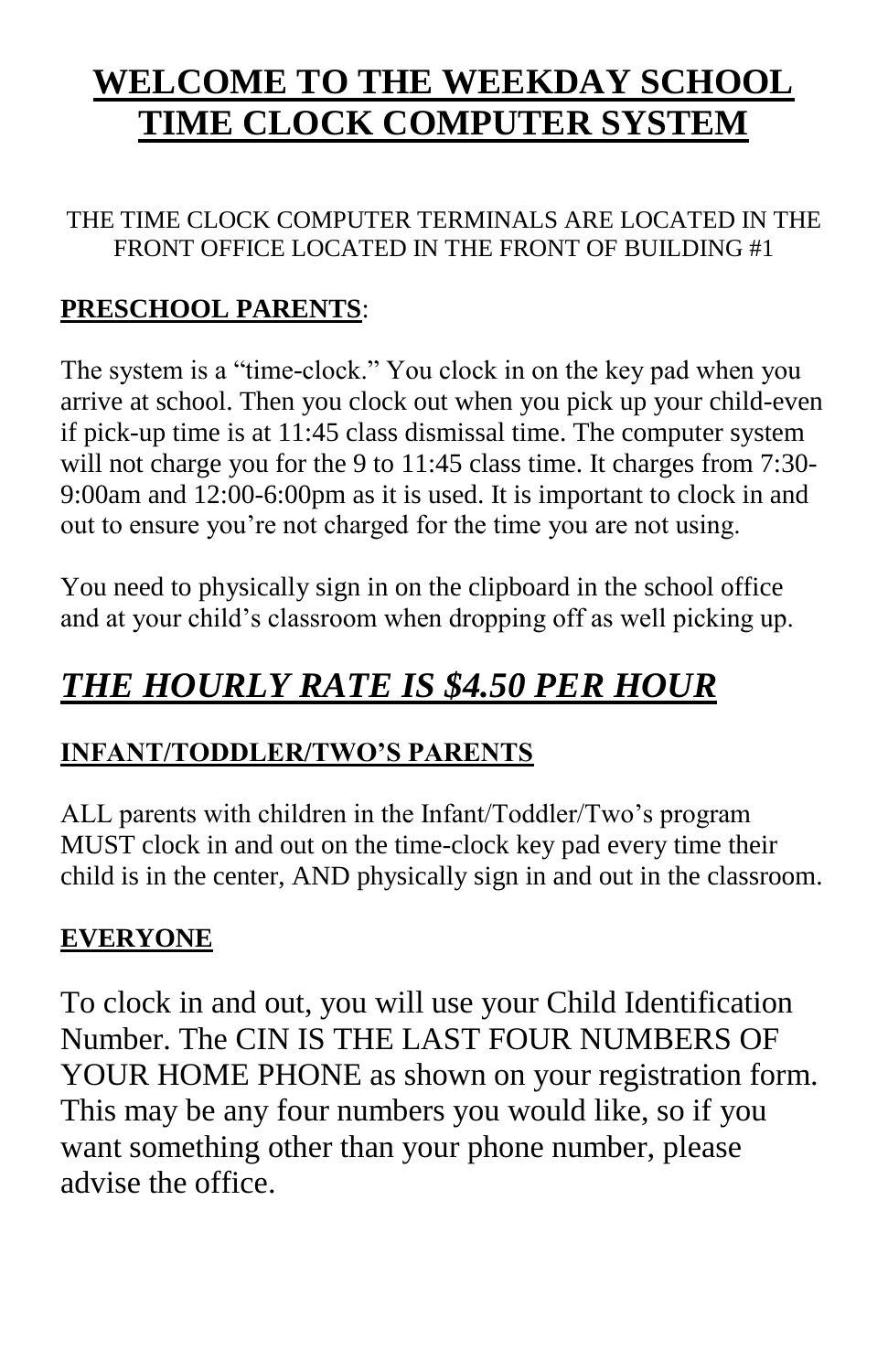# **2020-2021 WEEKDAY SCHOOL CALENDAR Subject to Change and Notice Will Be Given**

| August    | 10                             | First day of school                                                       |
|-----------|--------------------------------|---------------------------------------------------------------------------|
| September | 7                              | Labor Day Holiday                                                         |
| October   | 12                             | Closed for Columbus Day!                                                  |
| November  | 11                             | Veteran's Day Holiday School closed                                       |
|           | $25 - 27$                      | Thanksgiving Break-School closed                                          |
| Dec.      | $21$ -Jan 1                    | Christmas Break- School Closed                                            |
| January   | $\overline{4}$<br>18           | <b>School Resumes</b><br>Martin Luther King Day-Holiday-<br>School closed |
| February  | 15                             | President's Day Holiday. No school                                        |
| April     | $2 - 5$                        | Easter Break. No school                                                   |
| May       | 28<br>31                       | Last Day of School<br>Memorial Day Holiday. No school                     |
| June      | $\mathbf{1}$<br>$\overline{2}$ | <b>Staff Transition Break- No School</b><br><b>Summer School Starts.</b>  |
| July      | 5                              | Independence Day Holiday No<br>School.                                    |
|           | 23<br>25-August 6              | Summer session ends<br>School closed for refurbishing                     |
| August    | 9                              | New school year begins                                                    |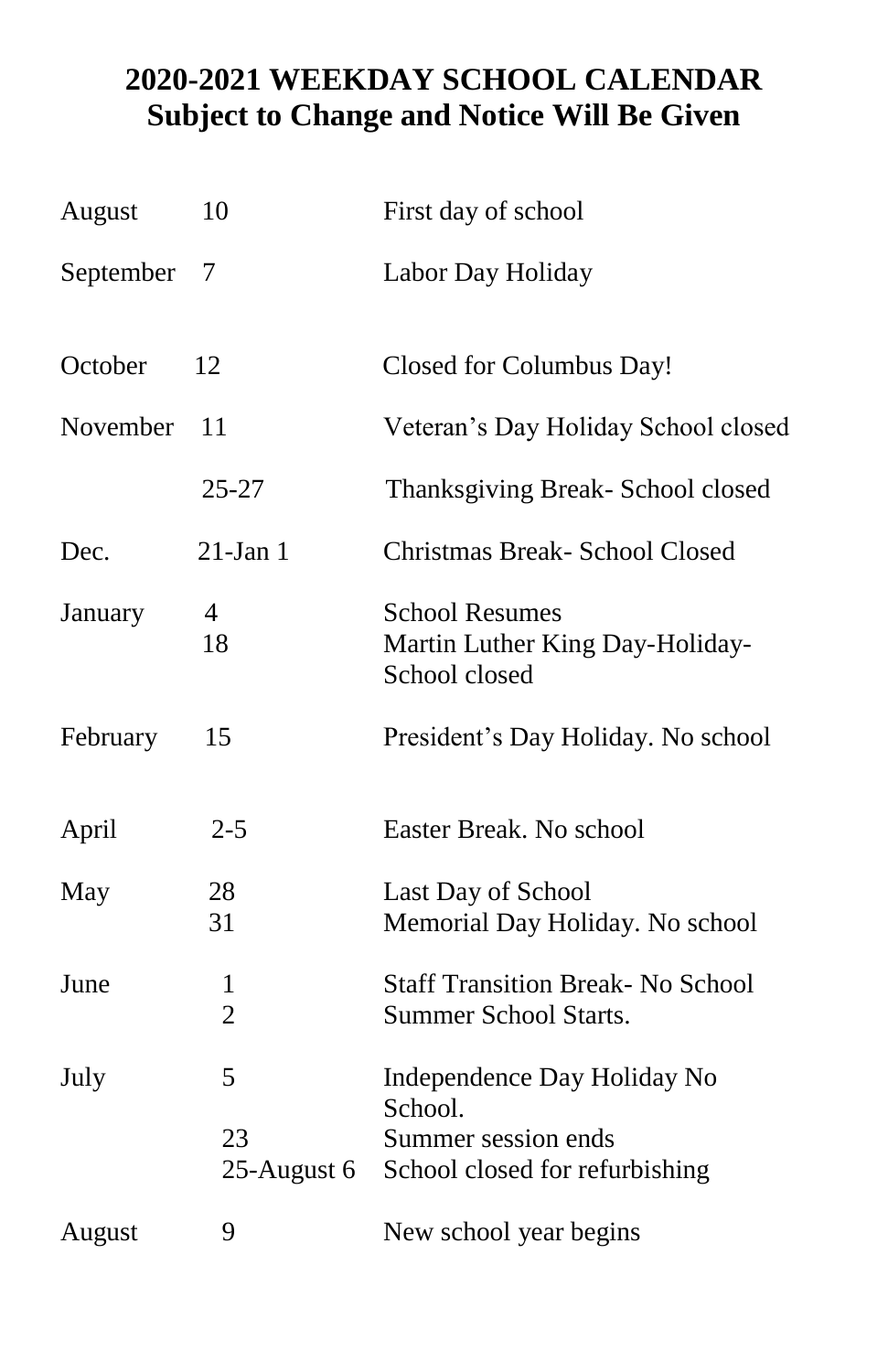#### THE WEEKDAY PRESCHOOL, INFANTS, TODDLER, AND TWO'S ARE CLOSED FOR THE FOLLOWING DATES:

| August    | 10           | First day of School                |
|-----------|--------------|------------------------------------|
| September | 7            | Labor Day                          |
| October   | 12           | Columbus Day                       |
| November  | 11           | Veteran's Day                      |
|           | $25 - 27$    | <b>Thanksgiving Break</b>          |
| December  | $21-Jan1$    | Christmas break                    |
| January   | 4            |                                    |
|           | 18           | Martin Luther King Day             |
| February  | 15           | Presidents Day                     |
| April     | $2$ -April 5 | <b>Easter Break</b>                |
| May       | 28           | Last Day of School                 |
|           | 31           | <b>Memorial Day</b>                |
| June      | 1            | <b>Staff transition- No School</b> |
|           | 2            | <b>Summer School Starts</b>        |
| July      | 5            | Independence Day- No School        |
|           | $25-Aug.6$   | Refurbishing School and Teacher    |
|           |              | home visits.                       |
| August    | 9            | School Starts                      |
|           |              |                                    |

# **All extra activities will be determined**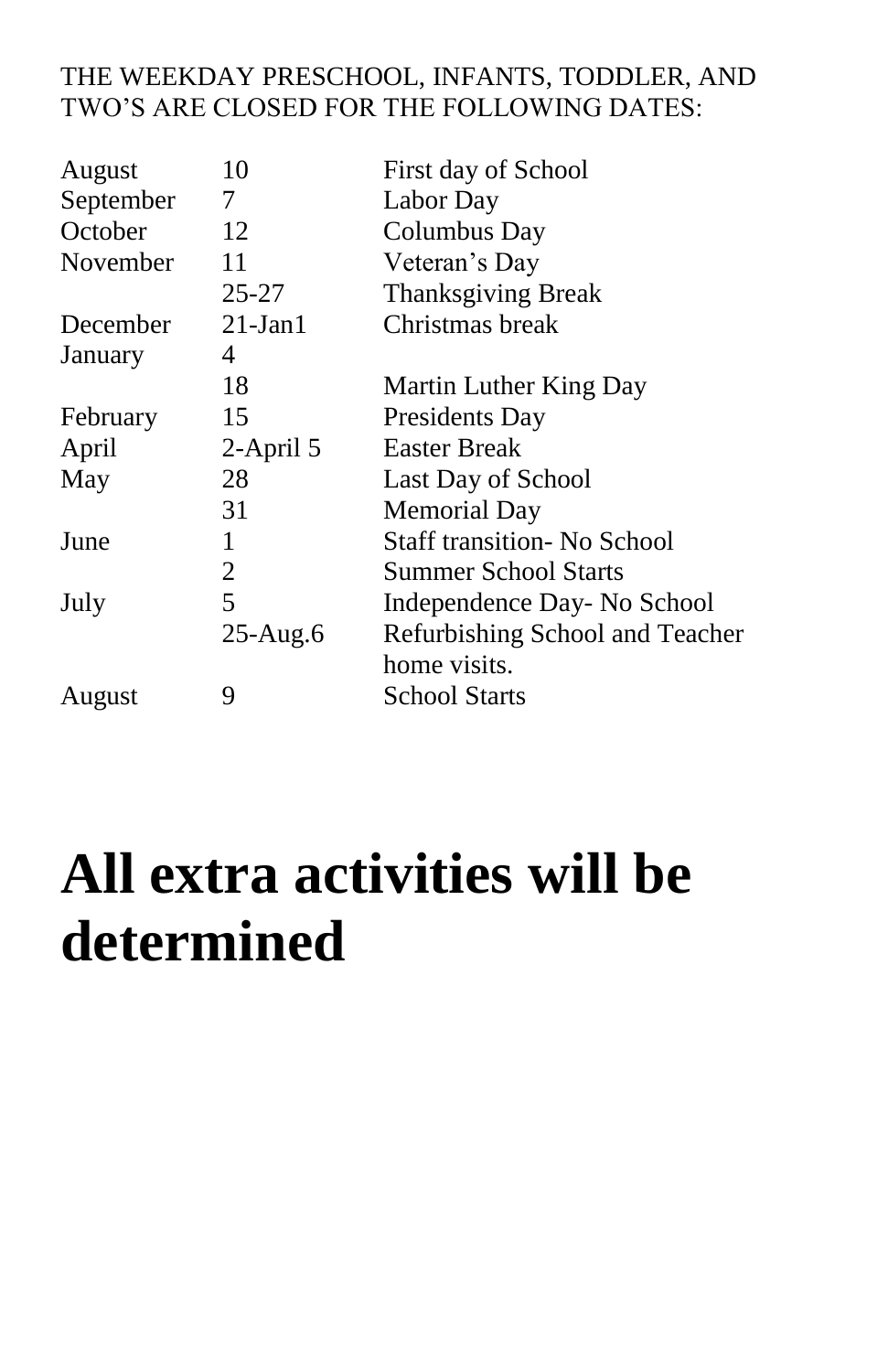# **WEEKDAY SCHOOL ENRICHMENT PROGRAM**

Why is our Enrichment Program day (Lunch Bunch) such a valuable program for the children? After lunch and a half hour rest or naps for those who have requested it, we are outside on a magnificent playground where the children can find many things to do. We strive to keep the same loving and growing philosophy as the Weekday School morning program. We want to help the children learn about themselves, each other and the world around them.

As we create this environment in which the children will play and learn, we start where the child is--- not where we think he/she should be. They play in their own small groups using their imagination, language skills, cooperation, sharing, large and small muscles to move from one activity to the next on their own.

We provide a relaxed, unhurried atmosphere where the children can "unwind" from the structured morning activities and afford them some carefree running room in a safe cheerful environment. We provide an opportunity to play at length on the playground equipment and increase large and small muscle development. There is an opportunity to receive extra program enrichment through several resource teachers (from arts and crafts, music, exercise, and cooking) and other diversified activities.

There is plenty of adult supervision without disturbing the children's play. The adults are there to help, answer questions, solve problems and communicate with the children. Our goal is to let the children grow and learn without constant direction. We encourage selfindependence and self-esteem through the blending of ages.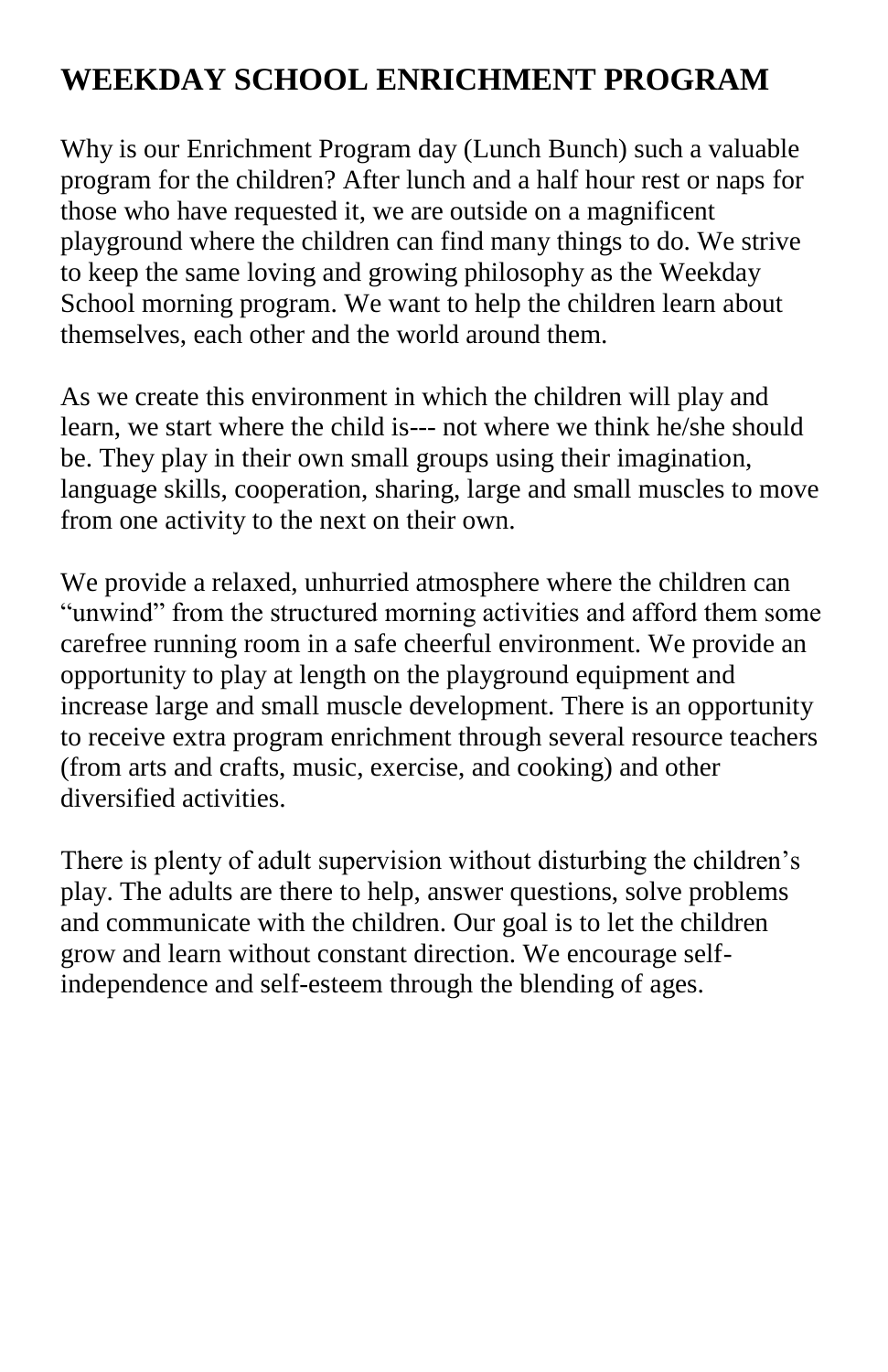# **PROGRAMS**

Full Day and Part Day Infants/Toddlers /Two's Programs When: All twelve months

Times: Full-time 7:30am-6:00pm Part-time 7:30am-12:30pm

Ages: 6 weeks to 36 months

Schedules: 2,3,4, and 5 days

- Children bring their nutritional lunches, refrigerators and microwaves are in the classrooms, and snacks will be provided.
- Morning and afternoon snack will be provided.
- Simple lunch prayer- ask your teacher what prayer they say.

Preschool Program-Mornings

When: August through May

Times: 9:00am-11:45am

Age: Young Three's between September 1<sup>st</sup>-December 31<sup>ST</sup>

Depending on development children that turn 3 up to January  $31<sup>st</sup>$  will be considered.

Schedule: Classes available 2,3,4, and 5 days

- Morning snack is provided
- Children must be potty-trained before enrolling.
- Simple morning snack prayer- ask your teacher what prayer they say.

Enrichment Preschool Program

When: All 12 months

Times: 7:30am-9:00

12pm-6:00pm

Ages: 3-5 years

- Children bring their nutritional lunches with a cold pack inside. No microwaves or refrigerators provided in the preschool classes, and afternoon snack is provided.
- Children must be potty-trained before enrolling in the preschool program.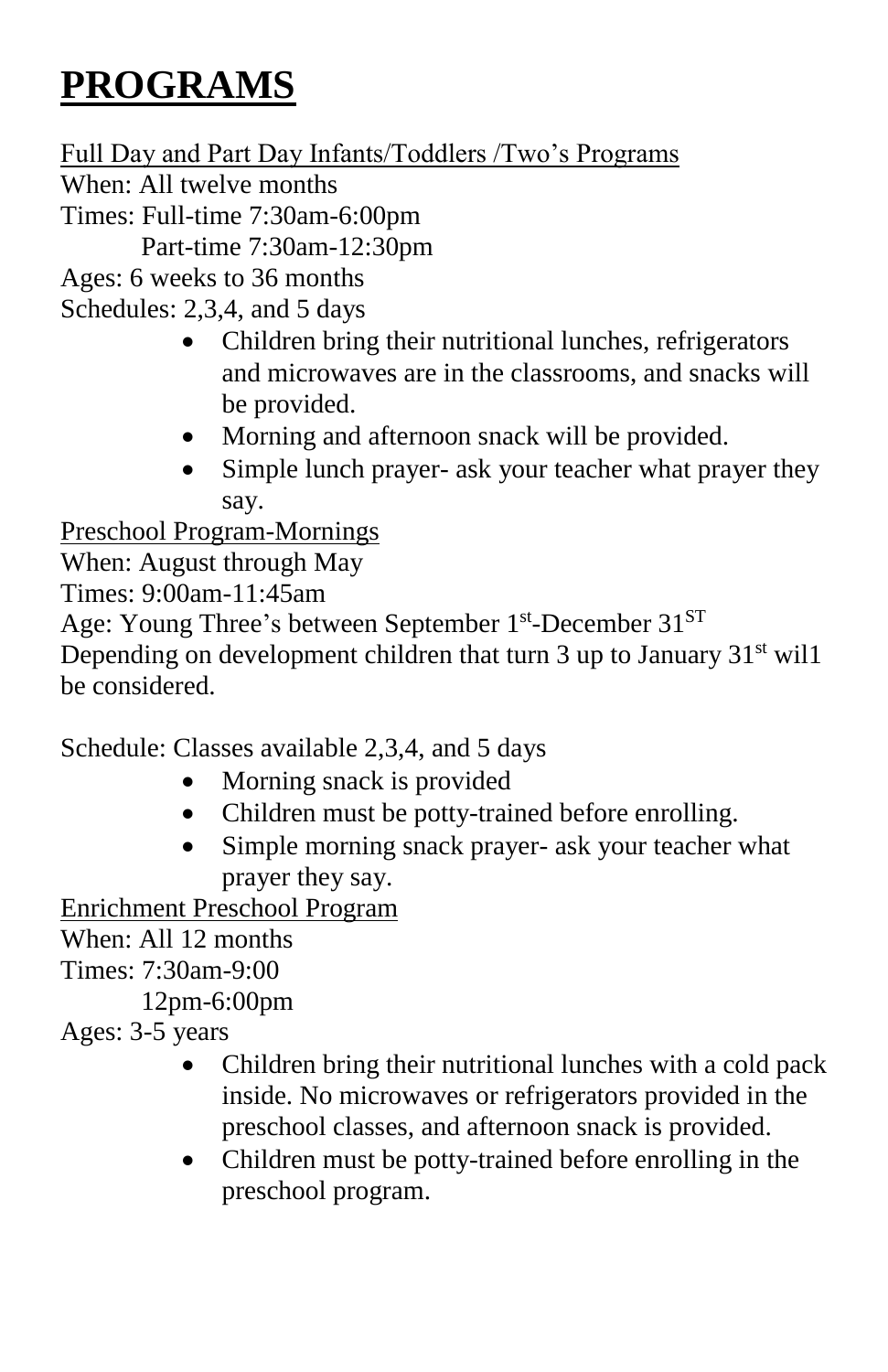Summer Camp When: May 27-July 24<sup>th</sup> Times: 9:00am-12:00pm Schedules: 2,3,4, and 5 days

- Morning snack is provided in cooking class
- Children must be potty trained before enrolling in the Summer Camp Program

*\*\*If you select 2, 3, or 4 days a week and need to add other days occasionally, this can be done for an additional charge if there is room in your child's class. We do not trade days for holidays, teacher development days, vacations or absences due to illness. \*\**

# **ILLNESS AND EMERGENCY MEDICAL POLICIES**

When a child is injured seriously, parents will be called first and 911. The child will be accompanied to the hospital by an employee if the parents aren't reached, names on the blue card will be called second. Parents will be called for an injury to the head or a bite. Ouch reports and/or incident reports will be filled out and placed in the child's parent folder for minor injuries. The Arizona Department of Health Services mandates that we are unable to care for children who are ill. ADHS states that a center shall not accept or allow a child to remain at a center if the child shows symptoms of inflammation, fever, rash, diarrhea, vomiting, pinworms, lice, or are suspected of having a contagious or infectious disease or infestation. Parents will be called first a message will be left if we can not reach either parent. Names on the blue card will be called second to pick up the child.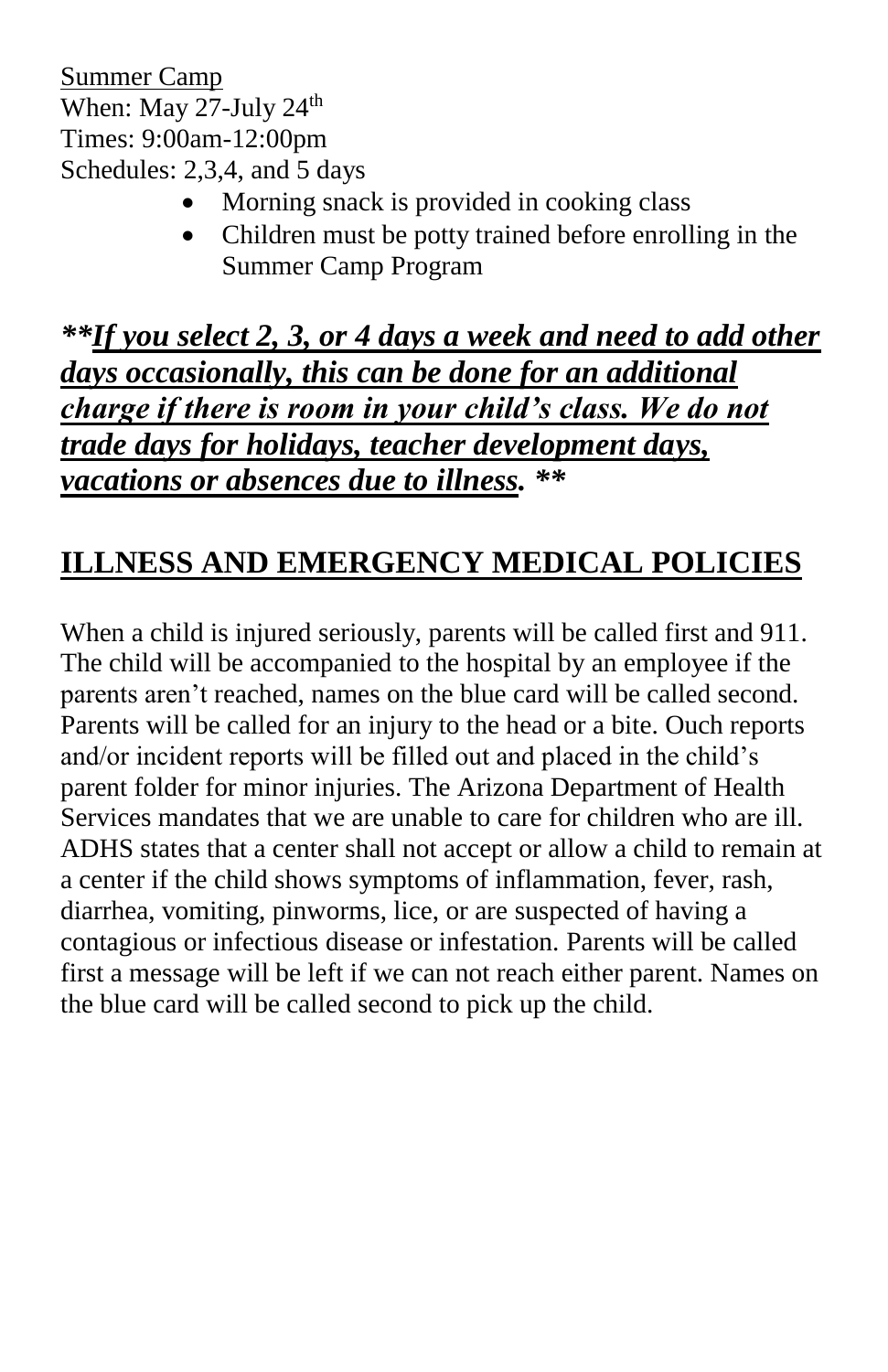#### **COMMUNICABLE DISEASES THAT WE COMMONLY SEE AND HOW LONG TO EXCLUDE CHILDREN FROM CLASSROOM:**

- 1. Cold, flu and strep season is from November  $1<sup>st</sup>$  to March  $30<sup>TH</sup>$ . During that time children need to be on antibiotics 48 hours for respiratory illness to return. A temp of 99.8 degrees allows us to send the child home.
- 2. During April  $1<sup>st</sup>$  until October  $31<sup>st</sup>$  fever of 101 degrees to send the child home and 24 hours on antibiotics for respiratory illness to return are the guidelines.
- 3. Pink Eye- child should go home with white of pink and mucus collecting in the eye. Once drops are started the child may return the next day.
- 4. Hand, Foot and Mouth (Coxsackie Virus)- child should go home when blisters are noticed in mouth, palms of hands, and bottom of feet. Return when fever free and no open sores.
- 5. Chicken Pox- child should go home when rash is raised, break out is on the trunk, face, arms, or legs. Return when scabs healed over.
- 6. Roseola- fine red rash is noticed on trunk of body. Return when rash and fever are gone.
- 7. Diarrhea-exclude the child after 3 runny bowl movements in a row. Return when symptom free for 24 hours.
- 8. Thrush- exclude when white milky bumps are noticed in the mouth. Return after medication is started. Yeast diaper rash is in the same family. Child will have a bad sometimes bleeding diaper rash that won't heal without the correct medicine for yeast infections.
	- A child's temperature must be 98.6 for 24 hours without the use of fever reduction drugs, before they can return to school. When medication has been prescribed for an ill child, the child must have completed 24 hours of doctor prescribed medication prior to returning to the center. Weekday School may request a doctor's written authorization for return to group care.
	- Please notify the office when your child will be kept home. Notify the office as soon as possible if it has been determined that your child has communicable disease or has been exposed to one.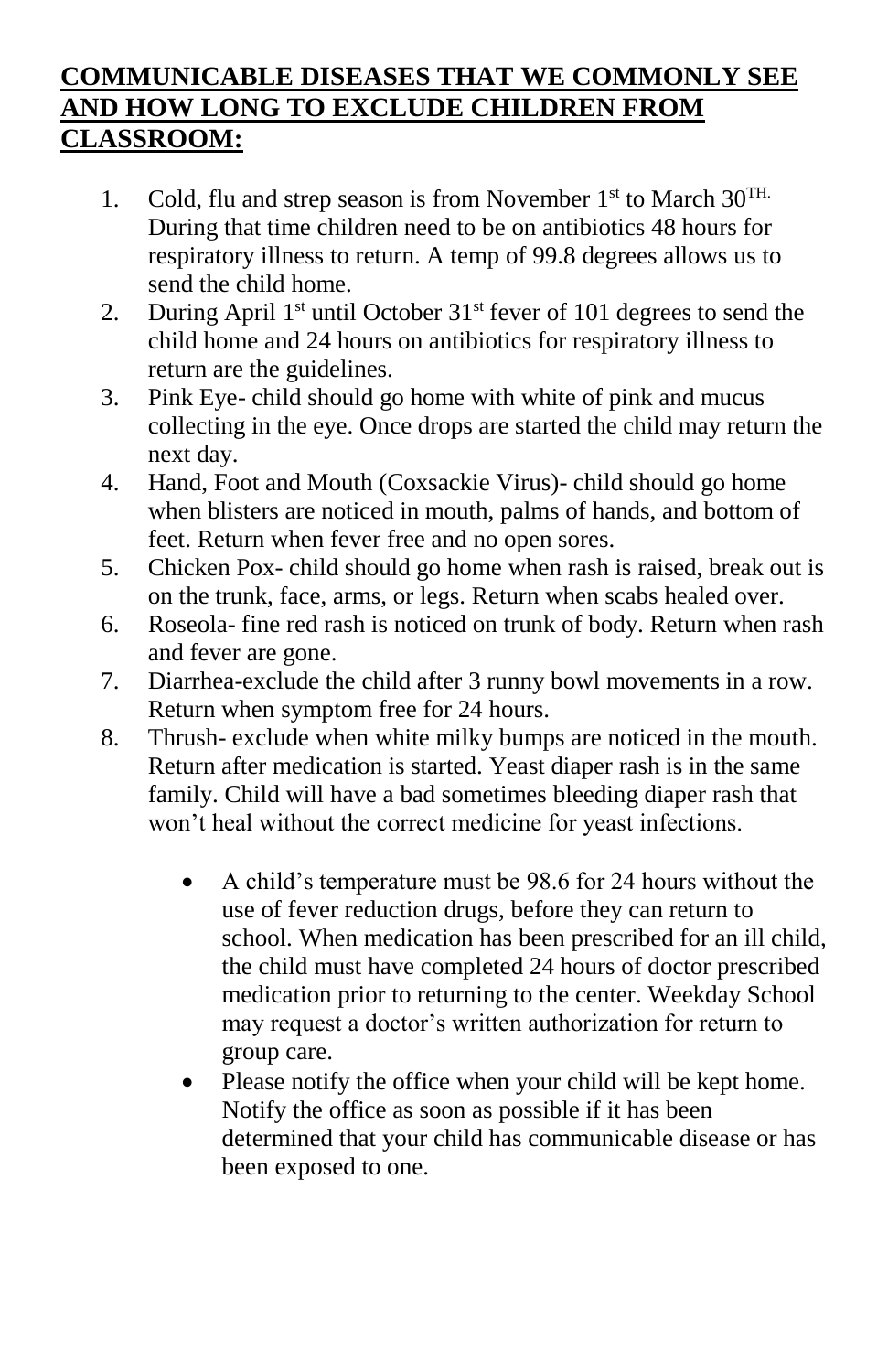#### **COMMUNICABLE DISEASES**

**Chicken Pox** Tuberculosis **Measles Whooping Cough German measles Fifths Disease Infectious Hepatitis Hand, Foot, Mouth Mumps** Pink Eye **Common Cold Polio Mellitus Strep Infection Thrush Scarlet Fever Diphtheria Meningitis**

# **Communicable Skin Diseases**

**Impetigo Scabies Head Lice Ringworm Poison Oak Athlete's foot** 

### **IMMUNIZATION REQUIREMENT**

Arizona state law requires that all children be immunized against the following diseases: Homophiles Influenza type B (Hib), measles, mumps, chicken pox, rubella, diphtheria, pertussis, tetanus, polio, Hepatitis A and Hepatitis B. In the event of an outbreak of vaccine preventable disease for which you cannot provide proof and immunity of your child, your child will not be able to attend childcare until the risk periods ends. Immunization exemptions occur only if immunizations would seriously endanger the health of the child, or they are being raised in a religion that is in opposition to file. An original current immunization record, indicating the dates of immunizations, must be presented before a child can enter a licensed childcare facility.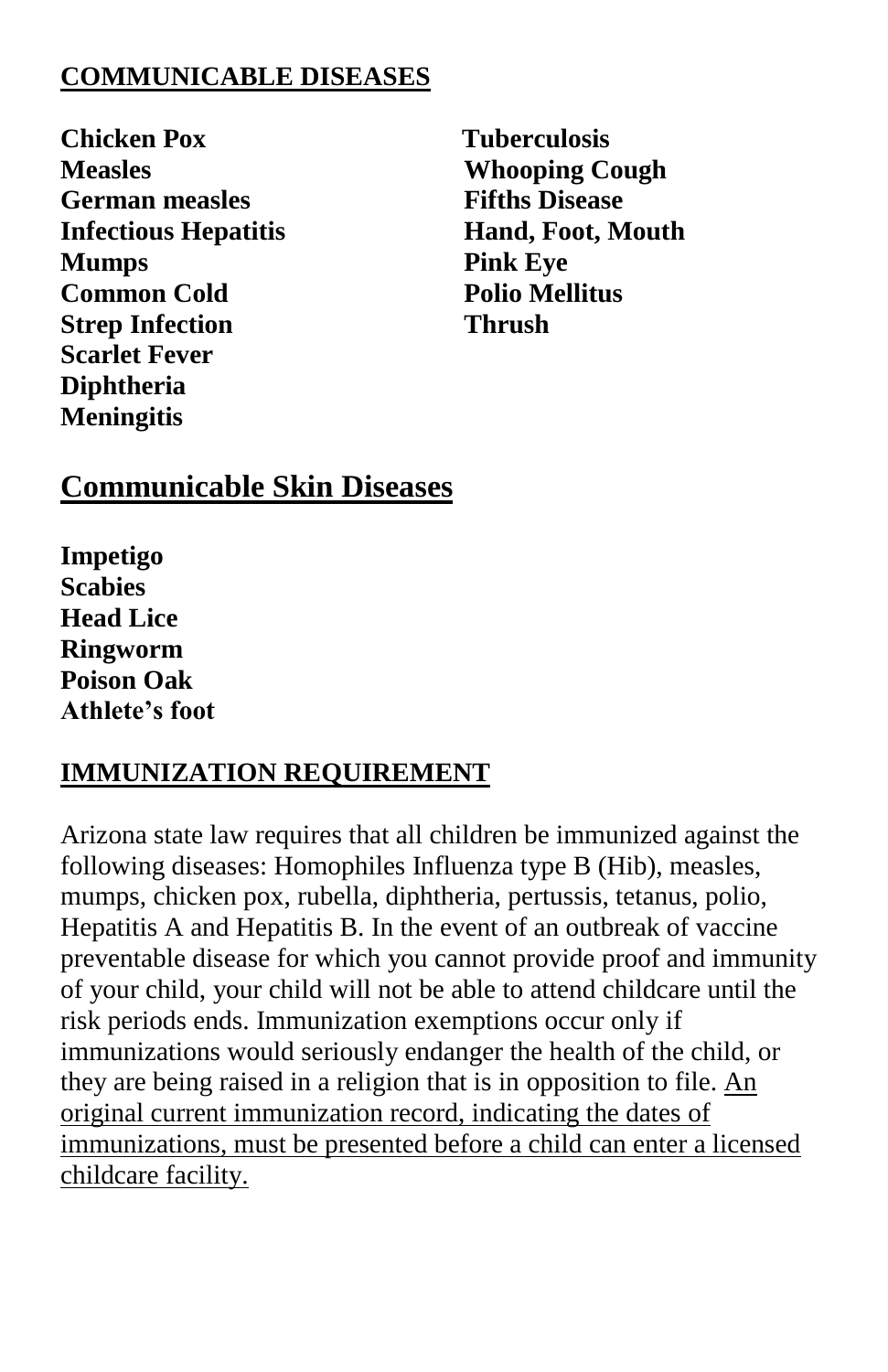## **MEDICATIONS**

In cases where medications must be taken while the child is at Weekday all medications:

- Must be accompanied by a medication consent form
- Must be given directly to the front office staff and not left in the child's bag, backpack, or cubby.
- Must be brought to Weekday School in its original container and labeled with the child's name, dosage and any other instructions for administering the medication.
- Will be kept in a locked storage area which is inaccessible to children.
- Will not be administered after the expiration date.
- Must be removed from Weekday School each Friday except for asthma medication and allergy medication.
- Breathing treatments will not be given to children under 2 yrs old.
- Tylenol will not be given to children under the age 2 years old.

**The medical professionals say that most medications can be changed to an a.m and p.m dosage without compromising your child's recovery. Please ask your doctor if this is possible to eliminate the need for medicine at school.**

# **PHOTOGRAPHY**

Children will be photographed periodically for classroom and Weekday use only. Let the office know if you do not want your child photographed.

## **FIELD TRIPS**

If a classroom decides to go on a field trip each parent is responsible for the transportation to and from the field trip. If the parent is not able to attend they can ask another parent in the class to take their child. Forms are in the office for the parents to fill out.